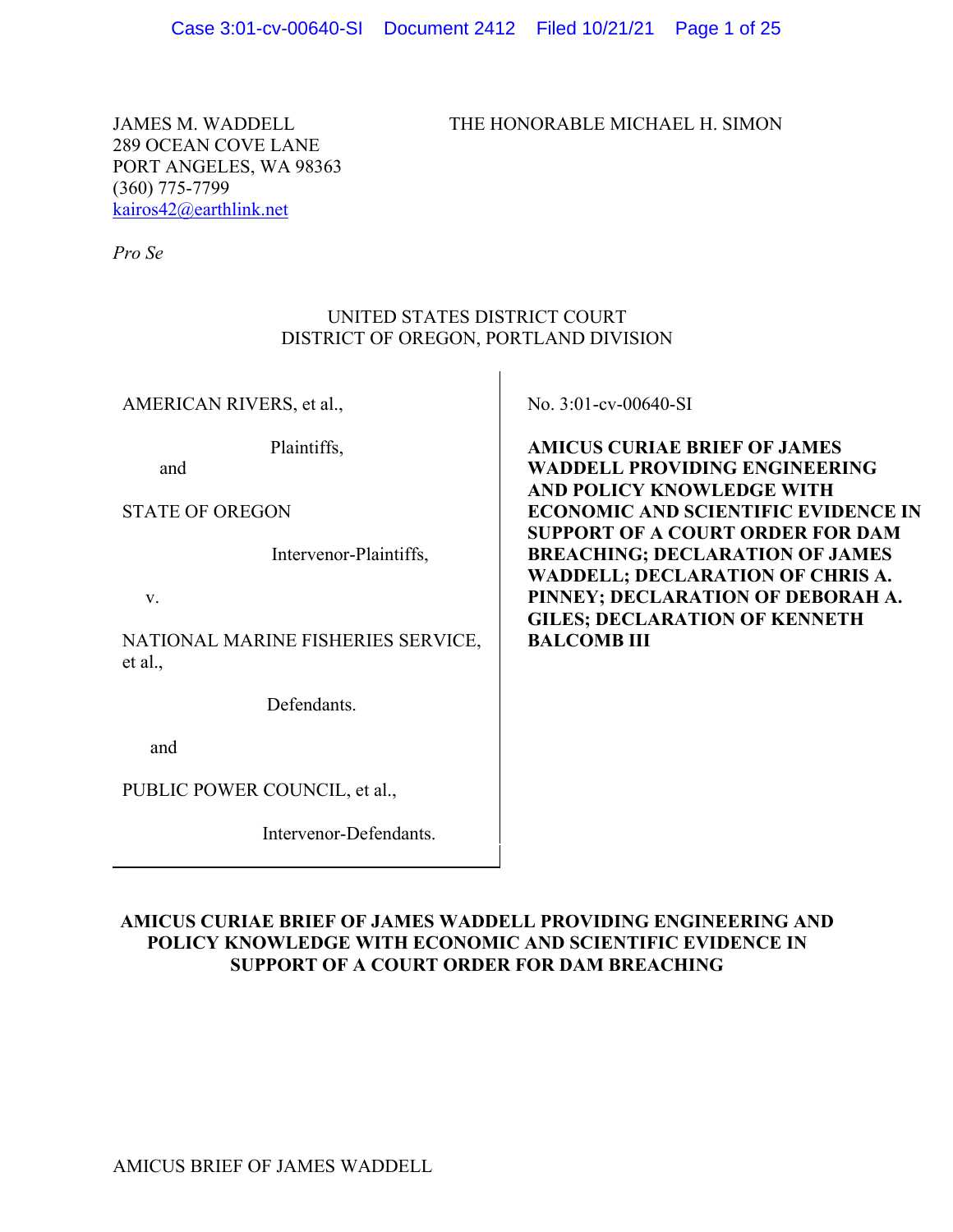# **TABLE OF CONTENTS**

| COURT INTERVENTION IS NECESSARY TO FORCE THE FEDERAL AGENCIES<br>$\mathbf{L}$                                        |
|----------------------------------------------------------------------------------------------------------------------|
| DAM BREACHING IS THE ONLY VIABLE REMEDY TO SAVE ENDANGERED<br>II.                                                    |
| A. The Court Should Order Dam Breaching Starting this Year to Save Endangered Snake                                  |
| B. The Court Should Order Dam Breaching Starting this Year to Save Endangered                                        |
| THE U.S. ARMY CORPS OF ENGINEERS HAS THE DISCRETION AND<br>III.<br>AUTHORITY TO BREACH THE LOWER SNAKE RIVER DAMS 15 |
| IV.                                                                                                                  |
| THE COURT CAN AND SHOULD ORDER DAM BREACHING UNDER THE<br>V.                                                         |
|                                                                                                                      |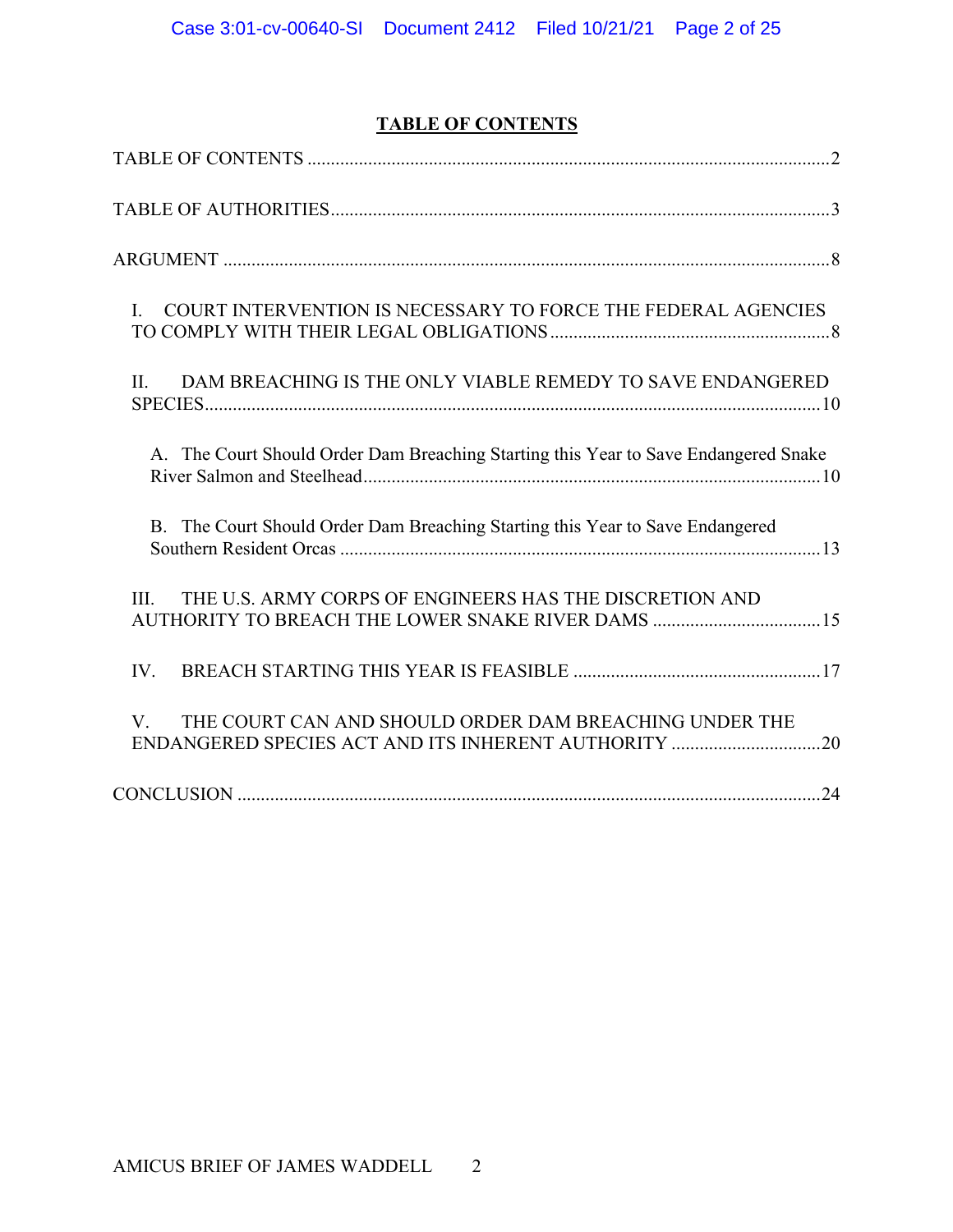## **TABLE OF AUTHORITIES**

# **Cases**

| Biodiversity Legal Foundation v. Badgley, 1999 WL 1042567 (D. Or. 1999) 19                   |
|----------------------------------------------------------------------------------------------|
|                                                                                              |
| Butte Environmental Council v. White, 145 F. Supp. 2d 1180 (E.D.Cal.2001) 20                 |
| Center for Biological Diversity v. Norton, 304 F. Supp. 2d 1174 (D. Ariz. 2003)19            |
| Conservation Council for Hawai'i v. Babbitt, 24 F. Supp. 2d 1074 (D.Hawai'i 1998)20          |
|                                                                                              |
|                                                                                              |
| Nat'l Wildlife Fed'n v. Nat'l Marine Fisheries Serv., No. CV 01-640-RE, 2005 WL 2488447, (D. |
|                                                                                              |
| Nat'l Wildlife Fed'n v. Nat'l Marine Fisheries Serv., 481 F.3d 1224 (9th Cir. 2007) 5        |
| Nat'l Wildlife Fed'n v. Nat'l Marine Fisheries Serv., 524 F.3d 917 (9th Cir. 2008) 5         |
|                                                                                              |
|                                                                                              |
| <b>Statutes</b>                                                                              |
|                                                                                              |
|                                                                                              |
| <b>Agency Sources</b>                                                                        |
|                                                                                              |
| <b>Executive Orders</b>                                                                      |
|                                                                                              |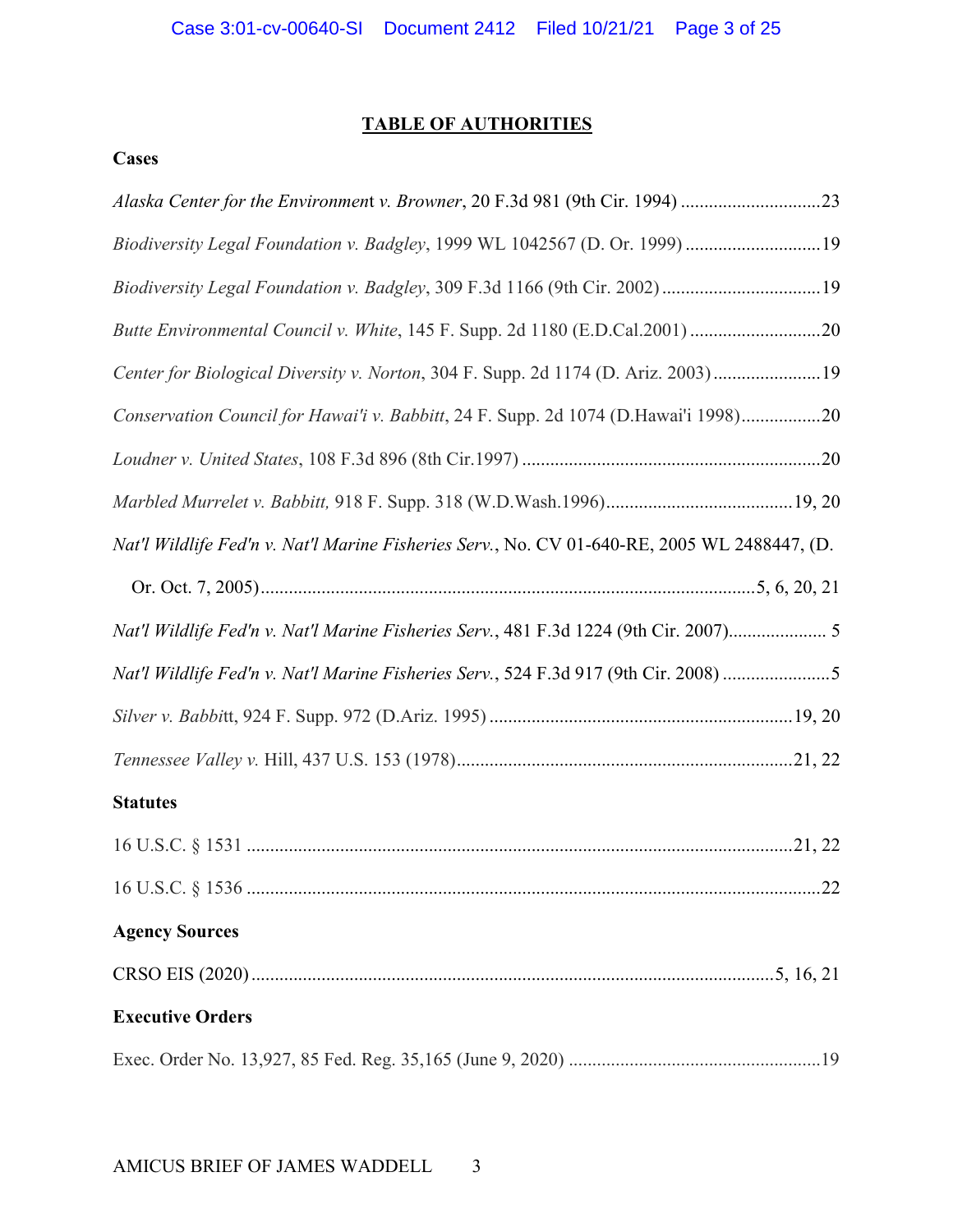# **Other Authorities**

| David Bain, Phd. et al., Southern Resident Killer Whales & Columbia/Snake River Chinook: A  |
|---------------------------------------------------------------------------------------------|
| Review of the Available Scientific Evidence (2020) https://damsense.org/wp-                 |
|                                                                                             |
| Southern Resident Killer Whale Chinook Salmon Initiative, Dammed to Extinction, Southern    |
| Resident Orcas are Starving, https://www.change.org/p/senator-murray-governor-inslee-       |
| dammed-to-extinction-southern-resident-orcas-are-starving-time-is-running-                  |
|                                                                                             |
| Washington State University, Struggle for the Snake, 1971,                                  |
|                                                                                             |
| US Army Corps of Engineers, Lower Snake River Juvenile Salmon Migration Feasibility Report, |
| Appendix A, Anadromous Fish Modeling, (2002),                                               |
| https://www.nww.usace.army.mil/Portals/28/docs/library/2002%20LSR%20study/Appendix          |
| A.pdf?ver=2019-05-03-131347-                                                                |
|                                                                                             |
| Margaret J. Filardo, Ph.D., et al., 2021 Scientists' Letter: Snake/Columbia salmon and dam  |
| removal. (2021) https://www.orcaconservancy.org/68-scientists-send-letter-to-nw-            |
|                                                                                             |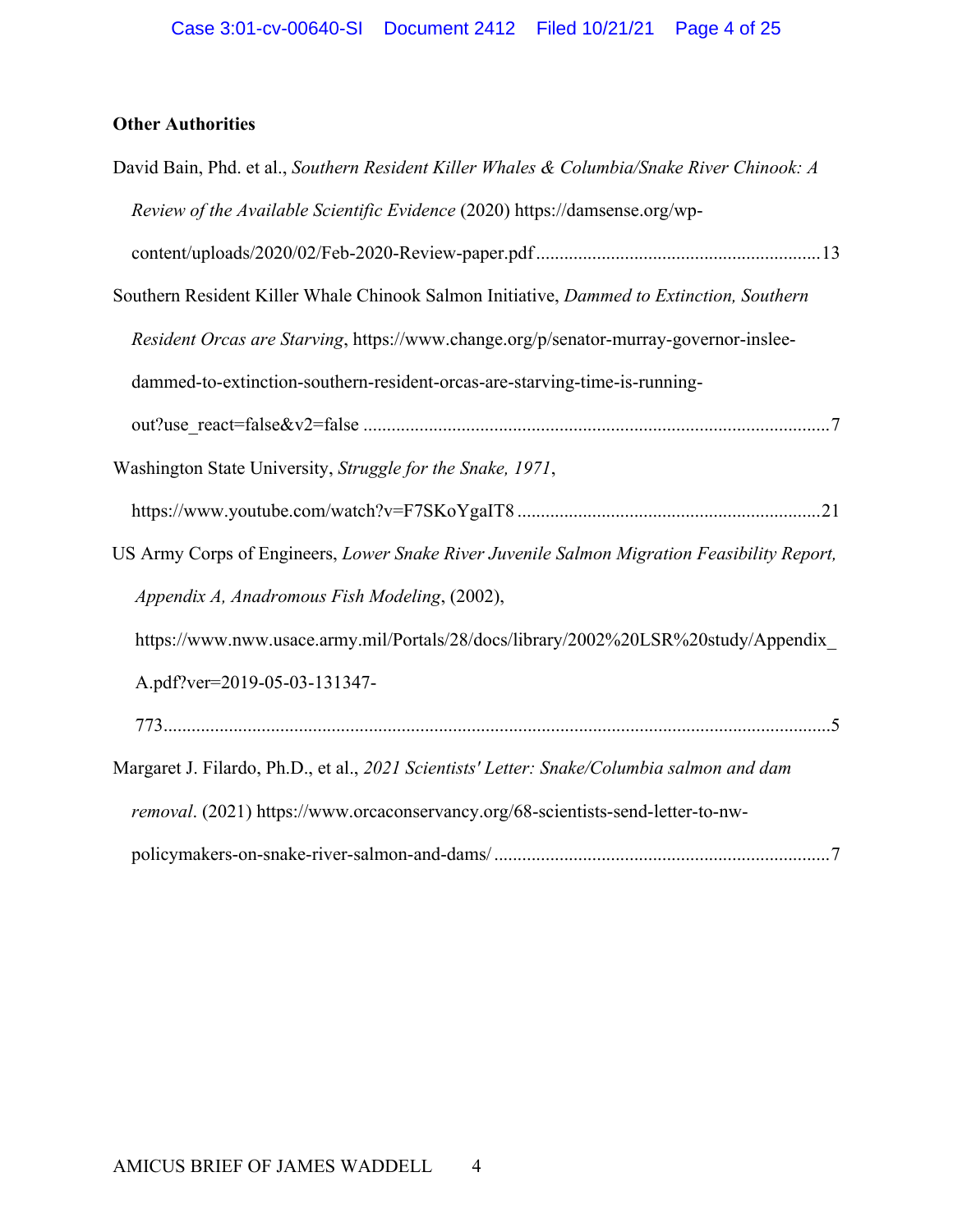#### **INTRODUCTION AND SUMMARY OF ARGUMENT**

In 2005, this Court warned NOAA and other federal agencies "to be aware of the possibility of breaching the four dams on the lower Snake River, *if all else fails*." *Nat'l Wildlife Fed'n v. Nat'l Marine Fisheries Serv.*, No. CV 01-640-RE, 2005 WL 2488447, at \*3 (D. Or. Oct. 7, 2005), aff'd, 481 F.3d 1224 (9th Cir. 2007), opinion amended and superseded, 524 F.3d 917 (9th Cir. 2008), and aff'd, 524 F.3d 917 (9th Cir. 2008) (emphasis original). The overwhelming scientific evidence illustrates that *all else has failed*.

The Declaration of Chris A. Pinney, United States Army Corps of Engineers' fisheries biologist employed by the Walla Walla District from November 1991 to December 2018, attached hereto, explains in great detail why breaching is necessary to recover ESA-listed lower Snake River salmon and steelhead. At least as far back as 2001, the United States Army Corps of Engineers ("Corps") has acknowledged that dam breaching presents the greatest biological potential for recovering endangered and threatened Snake River salmon and steelhead.<sup>1</sup> (Declaration of Deborah A. Giles ¶ 21.) Similarly, "[d]ata available in the [2020 Columbia River Systems Operations Environmental Impact Statement] shows that lower Snake River dam breaching will recover the threatened and endangered lower Snake River ESA-listed salmonids, and that each of the other alternatives result in declining fish runs . . . ." (Declaration of Chris Pinney  $\P$  32.)

<sup>&</sup>lt;sup>1</sup> See Lower Snake River Juvenile Salmon Migration Feasibility Report (2002), Appendix A, Anadromous Fish Modeling, p. A ES-8, available at

https://www.nww.usace.army.mil/Portals/28/docs/library/2002%20LSR%20study/Appendix\_A. pdf?ver=2019-05-03-131347-773; *Nat'l Wildlife Fed'n v. Nat'l Marine Fisheries Serv*., No. CV 01-640-RE, 2005 WL 2488447, at \*3 (D. Or. Oct. 7, 2005), *aff'd*, 481 F.3d 1224 (9th Cir. 2007), *opinion amended and superseded*, 524 F.3d 917 (9th Cir. 2008), and *aff'd*, 524 F.3d 917 (9th Cir. 2008) ("The possibility of breaching the dams does not mean that another vast study is needed. In 2000, NOAA and the Action Agencies anticipated that breaching of the lower Snake River dams might be necessary to avoid jeopardizing listed species.").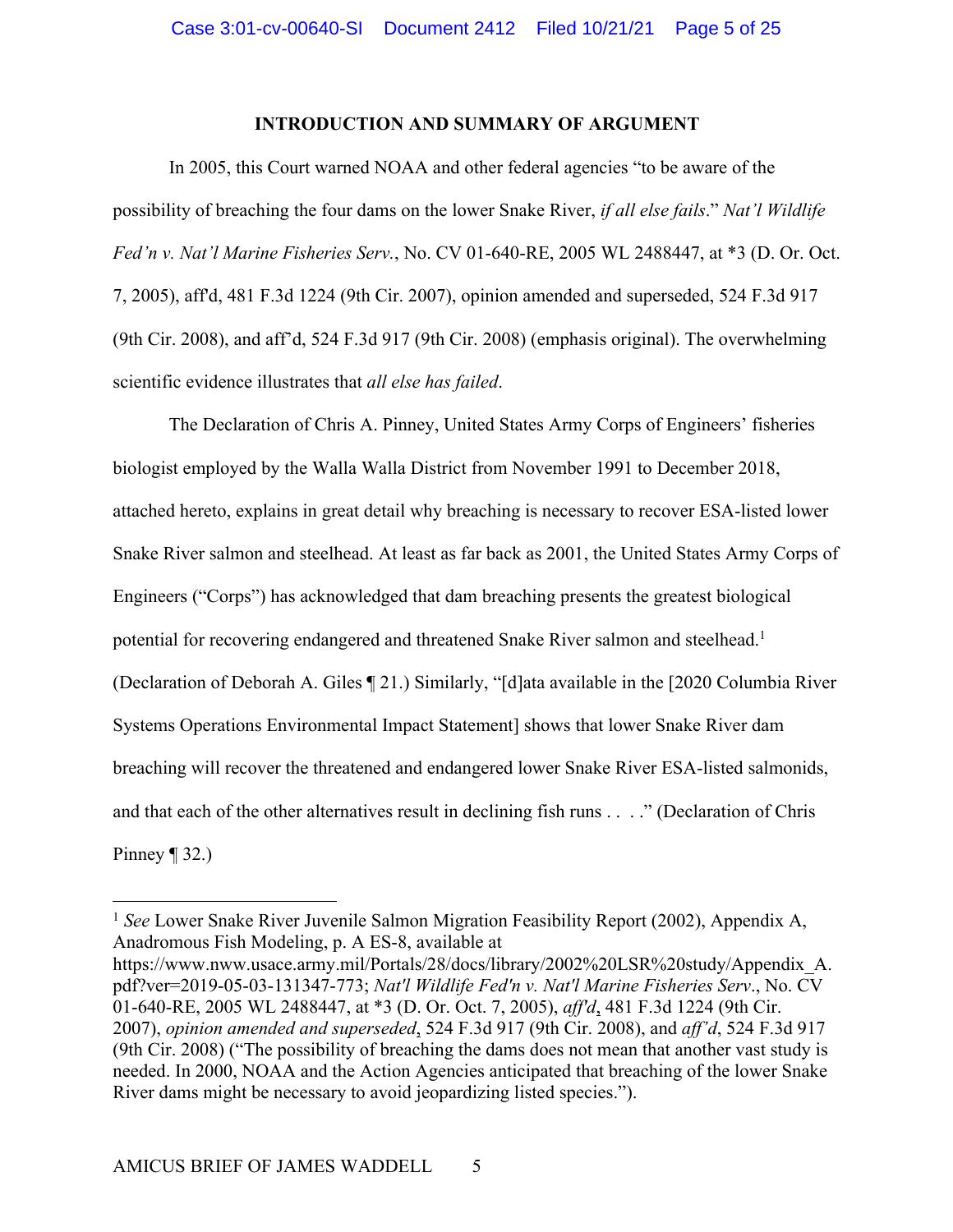#### Case 3:01-cv-00640-SI Document 2412 Filed 10/21/21 Page 6 of 25

The Declarations of Kenneth Balcomb III and Deborah A. Giles, PhD, world renowned experts on the Southern Resident killer whales, explain why "lower Snake River restoration, including dam removal, is the single biggest and most effective step we can take to restore the ESA-listed Snake River salmonids and the critically endangered Southern Resident killer whales." (Giles Decl.  $\P$  26.) There is a "great urgency to take this action as soon as possible .... Unless the four lower Snake River dams are breached in the very near future as part of the recovery measures, the Southern Resident orcas will not survive or recover." (Giles Decl. ¶ 26.) NOAA is keenly aware of this connection between the Southern Residents and the lower Snake River dams. (Giles Decl. ¶ 15.)

Yet, delay after delay and faulty biological opinion after faulty biological opinion, we are left in a tragic spiral toward extinction, made even more painful by the fact that breaching is not only biologically necessary, but fiscally responsible. There are many of us who continue to fight against the bureaucratic inertia that has fostered a pro-dam mentally with roots in a colonial worldview. As Albert Einstein said "the definition of insanity is doing the same thing over and over and expecting different results." The insanity must come to an end, or this endless loop of litigation without tangible, meaningful results, will make a mockery of our justice system. The federal agencies have been wasting time, including that of the Court's, for well over two decades. *Nat'l Wildlife Fed'n.*, 2005 WL 2488447, at \*1 ("The entire remand time was lost and wasted.").

As the judicial branch of government, the Court has an important role to play. The federal agencies need a clear directive as to what specifically is required of them in fulfilling their legal obligations to prevent species' extinction. *Cf. Nat'l Wildlife Fed'n*, 2005 WL 2488447, at \*2 ("If the Executive and Legislative Branches do not allow NOAA to follow the law of the land,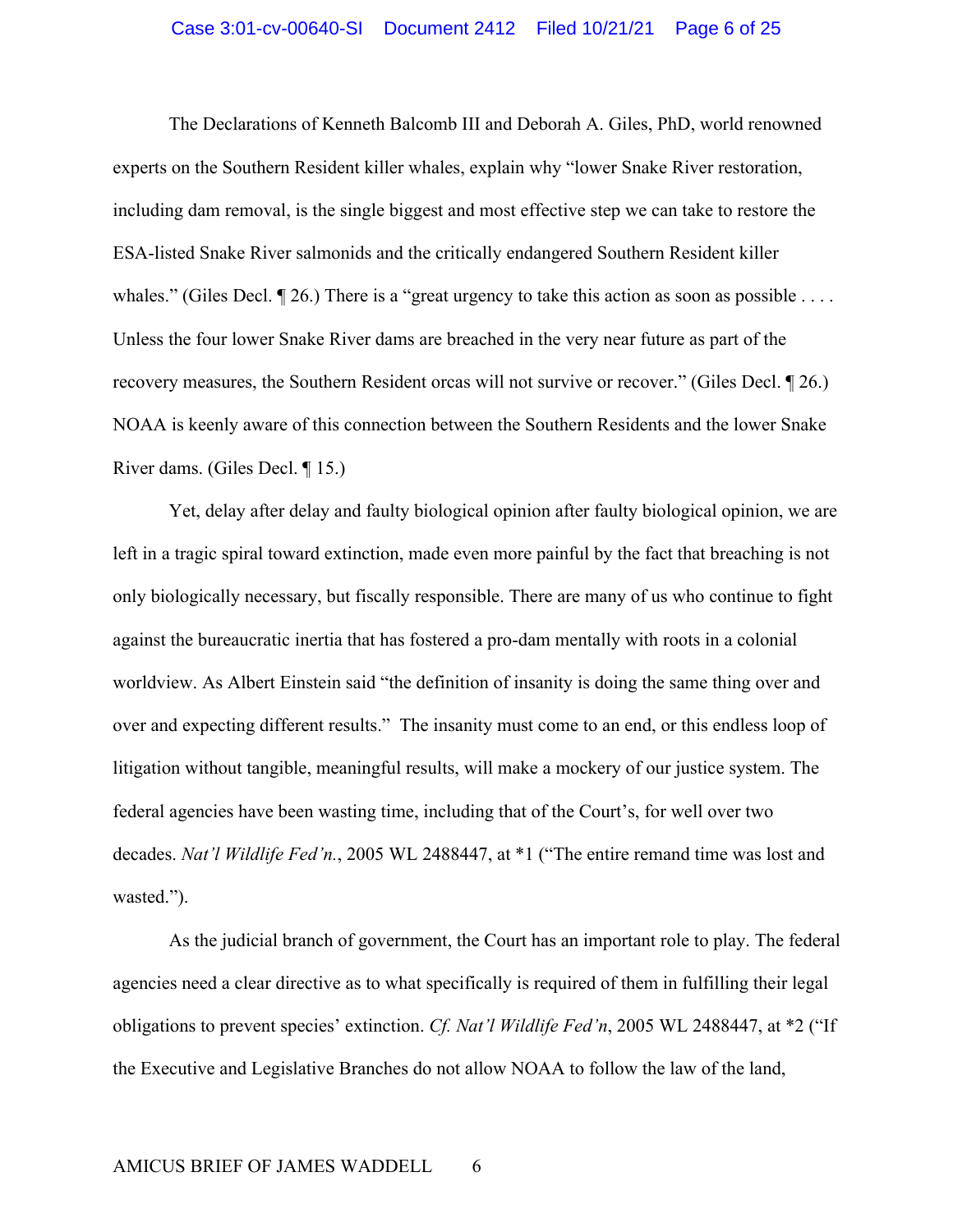#### Case 3:01-cv-00640-SI Document 2412 Filed 10/21/21 Page 7 of 25

NOAA and the Action Agencies will fail again to take the steps that are plainly necessary to do what the ESA requires and what the listed species require in order to survive and recover.").

Many of us, who have been intimately involved in this issue for decades, are pleading for justice. We are joined by countless others, including 68 scientists<sup>2</sup>, and over 840,000 signatories on a petition to breach the lower Snake River dams<sup>3</sup>, to name only a few. For sure, there are prodam stakeholders who do not want to let them go. It is important to recognize, however, that they are stakeholders only when the baseline is inappropriately shifted to a place in time in which the dams were already built. The original "stakeholders" are the Indigenous Peoples who walked this land time immemorial, the Snake River ecosystem, wild Snake River salmon and steelhead, and the Southern Resident Orcas. But, of course, to the extent there are any negative economic impacts, whether real or perceived, there are more than enough financial resources to make everyone whole – an issue which the Administration, primarily through the Corps and Bonneville Power Administration, is well-equipped to address once breaching is ordered.

The purpose of this brief and my declaration is to offer my expertise and insight to the Court, as a high-level Corps employee for 35-years, in order to assist it in reaching a decision about ordering the breach of the lower Snake River dams. In their declarations, Chris A. Pinney, Kenneth Balcomb III and Deborah A Giles, PhD mentioned above, along with Rodney Sando, former Director of the Minnesota Department of Natural Resources, former Director of Idaho Fish and Game and former Executive Director of the Columbia Fish and Wildlife Authority, similarly offer their expertise and insights.

<sup>2</sup> Margaret J. Filardo, Ph.D., et al., *2021 Scientists' Letter: Snake/Columbia salmon and dam removal*. (2021) https://www.orcaconservancy.org/68-scientists-send-letter-to-nw-policymakerson-snake-river-salmon-and-dams/.

<sup>3</sup> https://www.change.org/p/senator-murray-governor-inslee-dammed-to-extinction-southernresident-orcas-are-starving-time-is-running-out?use\_react=false&v2=false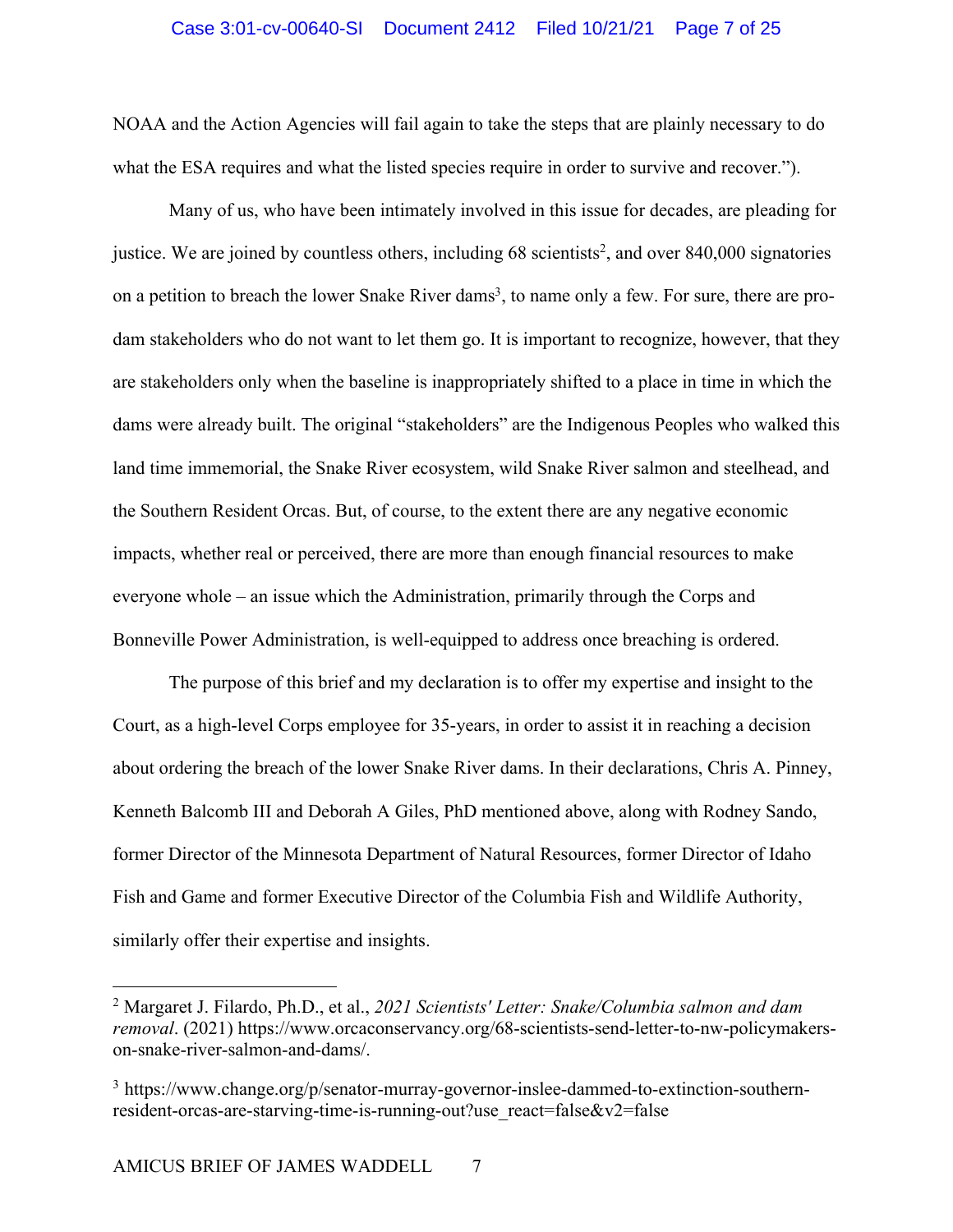This brief first highlights portions of Pinney's and Sando's declarations providing invaluable historical context. The brief next explains the biological urgency requiring breach, followed by a clear explanation of the feasibility of breaching. Finally, the brief provides legal authority in support of breaching.

#### **ARGUMENT**

## **I. COURT INTERVENTION IS NECESSARY TO FORCE THE FEDERAL AGENCIES TO COMPLY WITH THEIR LEGAL OBLIGATIONS**

The attached Declaration of Rodney Sando provides unique insight into a good portion of the history relevant to the respectful request for Court intervention to require the federal agencies to comply with their legal obligations. Mr. Sando's relevant qualifications include a long career in natural resources management. He is a graduate of the University of Minnesota with a B.S. degree in forest management 1965, a M.S. degree in forestry with a minor in fish and wildlife management 1967, a PhD. in forest management, a minor in public affairs, and a minor in information systems. (Sando Decl. ¶ 2.) He worked for twenty-two years at the Minnesota Department of Natural Resources and served as the Director of the DNR form 1990 through 1998. (Sando Decl. ¶ 3.) He then moved to Idaho, where he was appointed Director of Idaho Fish and Game and served in that capacity from 2000 through 2002. After Idaho, he served as the Executive Director of the Columbia Fish and Wildlife Authority from 2002 through 2005, until he retired. (Sando Decl. ¶ 4.). He was first exposed to the management of the Columbia River salmon resources while in Idaho, and his experience was greatly enhanced when he served as the Executive Director of the Columbia Fish and Wildlife Authority. (Sando Decl. ¶ 5.) The Authority was a non-profit organization that coordinated the actions of thirteen Indian tribes, two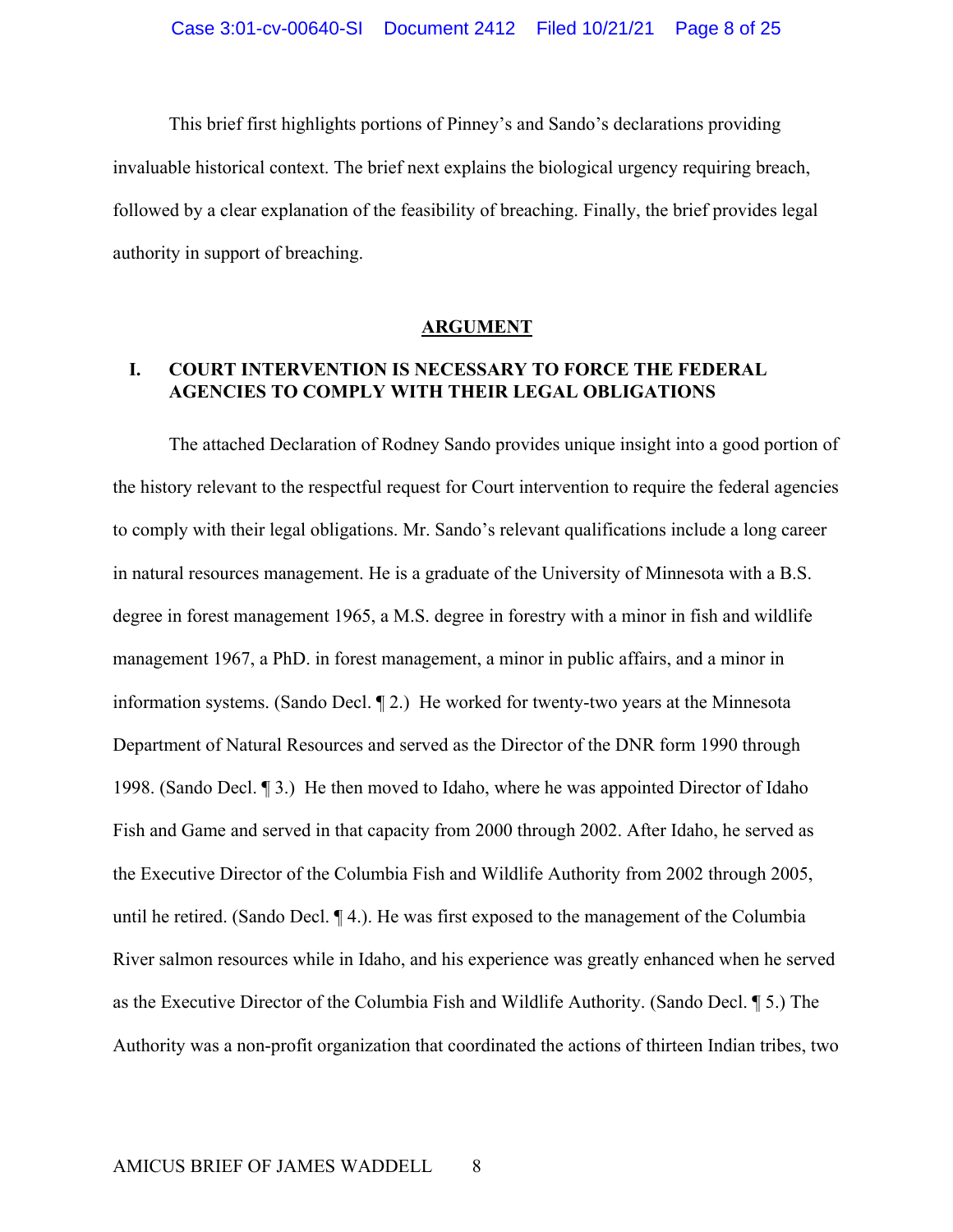#### Case 3:01-cv-00640-SI Document 2412 Filed 10/21/21 Page 9 of 25

federal agencies, and four state agencies engaged in management of fish and wildlife resources in the Columbia River basin. (Sando Decl. ¶ 6.)

Mr. Sando's Declaration provides key insight into the laws, politics, and court decisions that have influenced salmon management. (Sando Decl. ¶¶ 8-37.) Mr. Balcomb also shares his insights: "Politicians and bureaucrats have been fighting over the Snake River for decades, since before the dams were built when I was still in high school and college. The fights were about political gain, and for economic reasons amongst shareholders. Meanwhile, the iconic species who face the greatest risk were minimized in the discussions, and the relevant biological science was being neglected, along with common sense. All animals need to eat, and salmon need rivers." (Balcomb Decl. ¶ 22.) It is, in many ways, unfortunate to have come to this, but this controversy has clearly reached the point where the Court, as a depoliticized arbiter of justice, holds the future of threatened and endangered species in its hands. (Sando Decl. ¶ 38 ("The science is settled that without dam breaching, the ESA-listed species will not recover. But there is far from agreement in the political arena, which means that there will be no remedy unless the courts intervene.")

What this brief endeavors to make clear is that both time and patience have run out. "The record of noncompliance by the relevant agencies is clear. The Court should expect the federal agencies to continue their bad behavior in the absence of court-ordered oversight." (Sando Decl. ¶ 38.) As Mr. Sando opines "the Court needs to control the future survival of the ESA-listed species by ordering dam breaching." (Sando Decl. ¶ 39.)

### AMICUS BRIEF OF JAMES WADDELL 9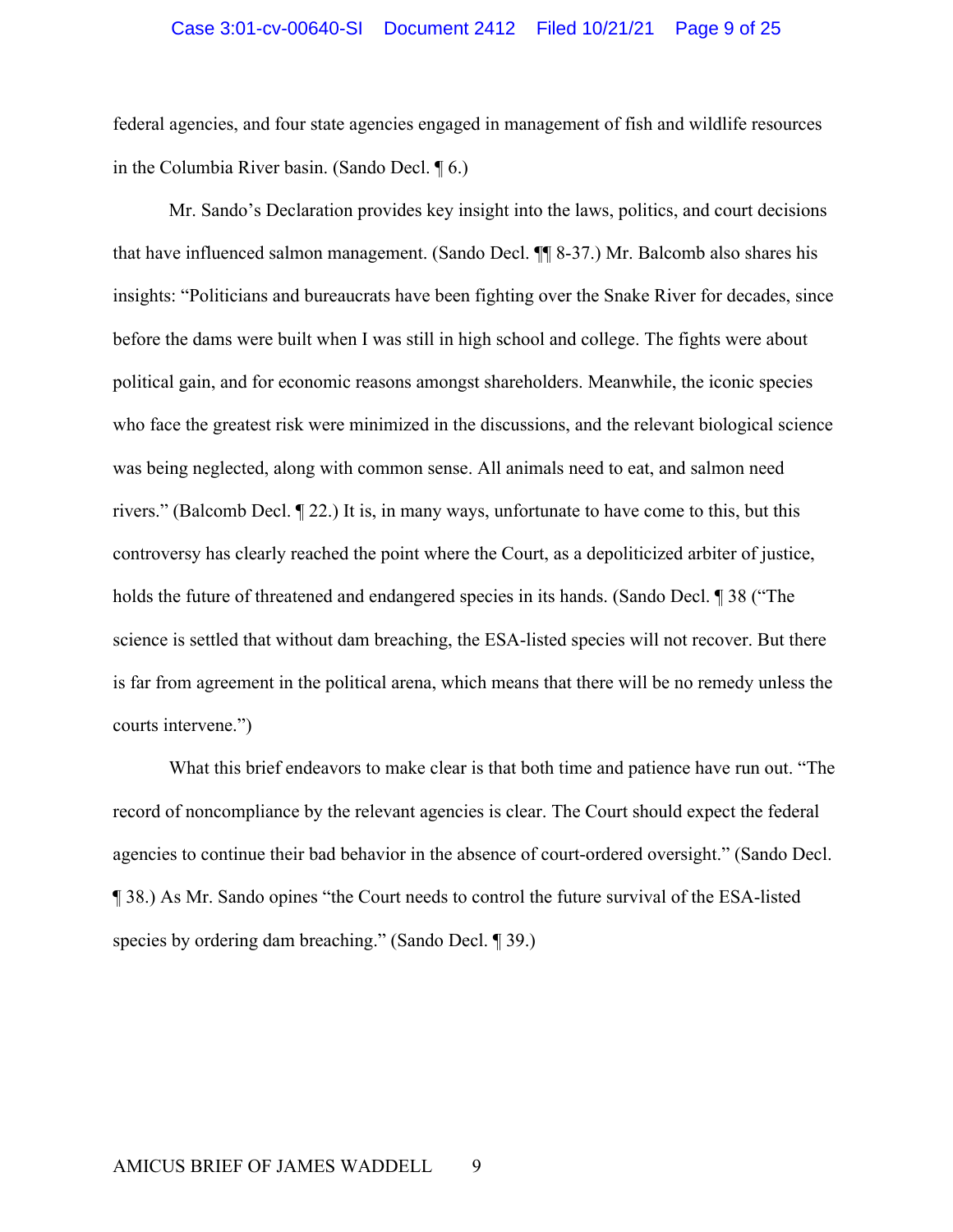### **II. DAM BREACHING IS THE ONLY VIABLE REMEDY TO SAVE ENDANGERED SPECIES**

### **A. The Court Should Order Dam Breaching Starting this Year to Save Endangered Snake River Salmon and Steelhead**

Continued operation of the dams is not only reasonably certain, but, in fact, guaranteed to jeopardize the continued existence of Snake River salmon and steelhead. "Most of the fisheries scientists in the region agree that the science is settled and that the salmon in the Snake River are nearing extinction levels. Many agree that the time has arrived for the measure of last resort, lower Snake River dam breaching, to be implemented. . . . Without breaching, Snake River wild salmon and steelhead will continue rapidly to extinction." (Sando Decl. ¶ 34.)

As the Declaration of Chris Pinney explains, we simply do not have time for inadequate interim measures. "Increased spill at the [lower Snake River] dams is not an action that will recover ESA-listed salmon and steelhead. [Lower Snake River dam] [s]pill has not worked in the past and it will not work in the future, even if it is increased and made flexible." (Pinney Decl. ¶ 11; ¶¶ 12-18 (providing a detailed explanation of how "[s]pill at any level has not worked to delist any of the ESA-listed fish populations in the lower Snake River.").

While the Court has been presented with much scientific evidence, the caliber and extent of Mr. Pinney's knowledge and expertise is unparalleled. Mr. Pinney:

• For 28 years he was a fisheries biologist employed by the Walla Walla District, U.S. Army Corps of Engineers (Corps) from November 1991, when Snake River sockeye were listed under the Endangered Species Act (ESA), through December 31, 2018, when he retired. The Corps hired him to assist with fish passage facilities research, operations, statistical modeling, and ESA consultation for the operation of the lower Snake and lower Columbia River dams, in the context of individual lock and dam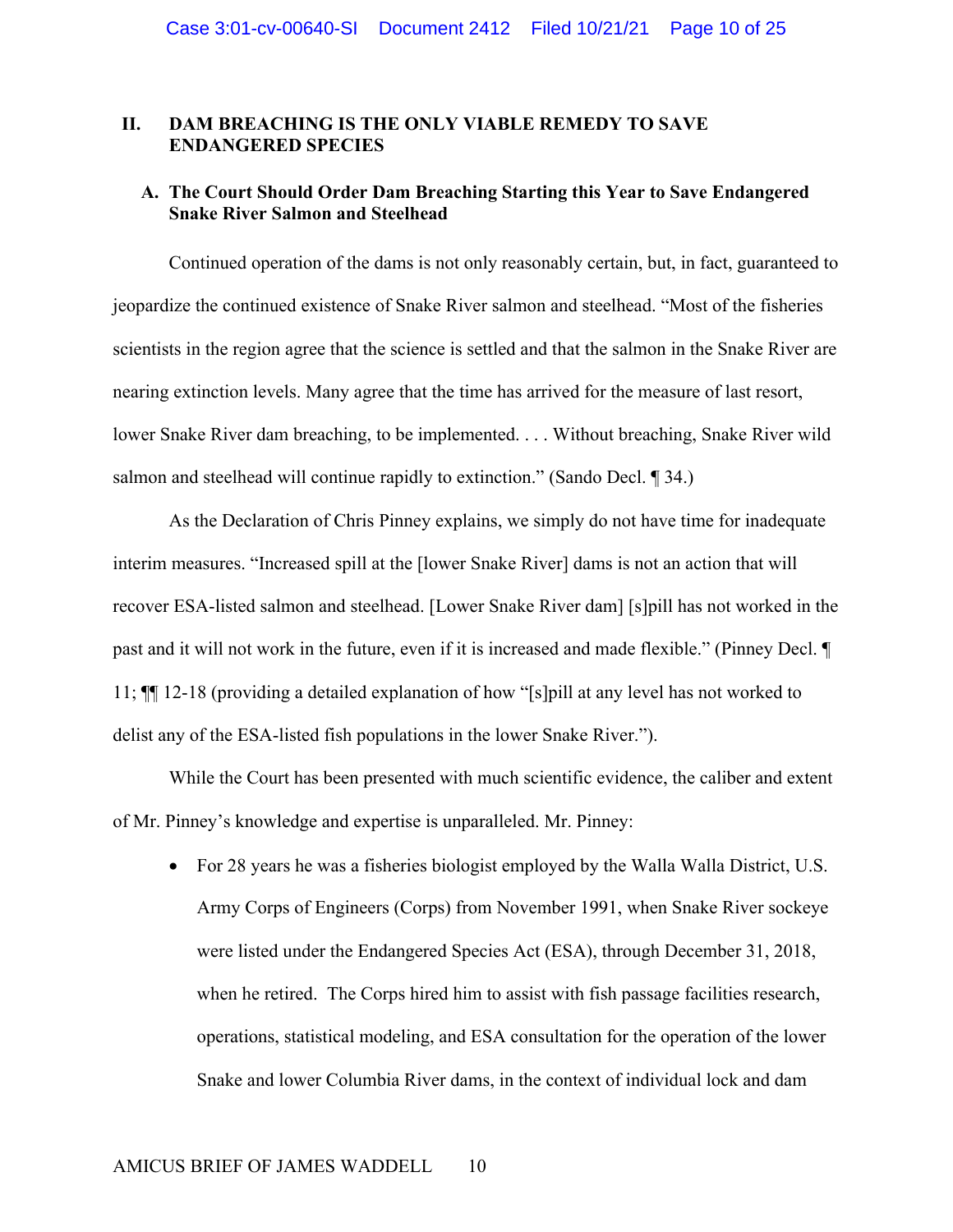projects and their reservoirs, and the Federal Columbia River Power System evaluation for aquatic resources. (Pinney Decl. ¶ 2.)

- He has greater than four years' experience working on trophic dynamic relationships important to fish production, in response to the operation of Glen Canyon Dam on the lower Colorado River. (Pinney Decl. ¶ 2.)
- He has five years' experience as a biologist with the Kaibab and Coconino National Forest, responsible for riparian and aquatic inventories and habitat restoration design and implementation, among various other taskings. (Pinney Decl. ¶ 2.)
- He represented the Northwestern Division of the U.S. Army Corps of Engineers on various National Marine Fisheries Services (NMFS) chaired Regional Forum technical working groups, including the Plan for Testing and Analyzing Hypotheses (PATH), and as Co-Chairperson shared with a representative from the Canadian Department of Fisheries and Oceans for the Biological Effects and Research Subgroup of the Transboundary Gas Group. (Pinney Decl. ¶ 3.)
- He served as the U.S. Army Corps of Engineers, Walla Walla District Fishery Biologist Endangered Species consultation and Research, Monitoring, and Evaluation (RM&E) subject matter expert. He was responsible for ecological research and passage survival, recovery, and quasi-extinction risk, utilizing salmonid stock demographic and lifecycle hypothesis testing for Snake and Columbia River run-ofthe-river dams and many subbasin diversion and flood control structures. (Pinney Decl. at  $\P$  4.)
- He served as principal biologist/subject matter expert in the Corps' Dissolved Gas Abatement Studies (DGAS) and Systems Configuration Studies (SCS) programs.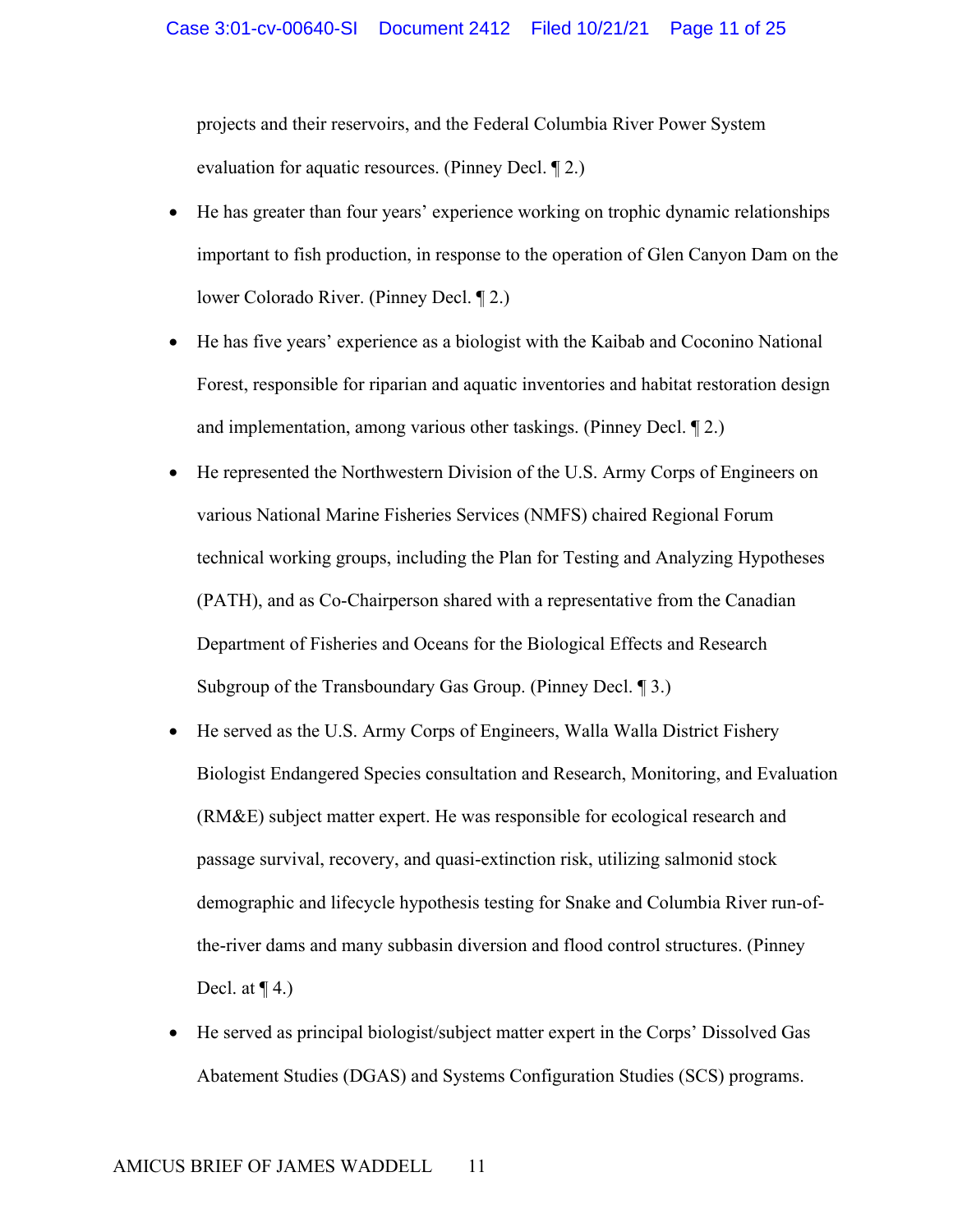Over the course of 24 years, he traveled for several weeks each year to the Corps Engineering and Design Research Center (ERDC) labs in Vicksburg, Mississippi to work on structures and operations testing of physical dam models. The Corps tasked him principally with finding structural and incremental operational means of reducing both total dissolved gas supersaturation (TDGS) and the physiological effects on fish that likely led to mortalities. (Pinney Decl. ¶ 5.)

Mr. Pinney can authoritative say that "all measures attempted by Corps' fisheries management on the lower Snake River have not recovered any ESA-listed fish. Instead, wild fish are in far worse condition than they were 30 years ago when [he] joined the Corps." (Pinney Decl. ¶ 17.) "When first employed by the Corps, [he] witnessed salmon and steelhead run returns that were composed of more than 85% wild fish, with hatchery fish composing the remaining 15%. By the time he retired in 2018, the returning runs consisted of more than 95% hatchery and default "natural" fish, with wild fish composing the remaining 5%." (Pinney Decl.  $\P$  6.)

We are at a critical juncture exacerbated by decades of delay. In 1999, "[t]he Corps declined to sign off on their team's Draft Record of Decision and Draft FR/EIS or follow the NMFS Draft Biological Opinion recommendation to breach, even though the fisheries science pointed clearly to breaching in order to avoid Snake River ESA-listed salmonid quasi-extinction within 24 years, which would be the year 2024 . . . . That is a little over two years from now, a timeframe that is consistent with the latest Nez Perce Tribal analysis finding that by 2025, over 77% of the ESA-listed Chinook populations will surpass the population level quasi-extinction threshold of less than 50 spawners within each population comprising the stock." (Pinney Decl. ¶ 21.)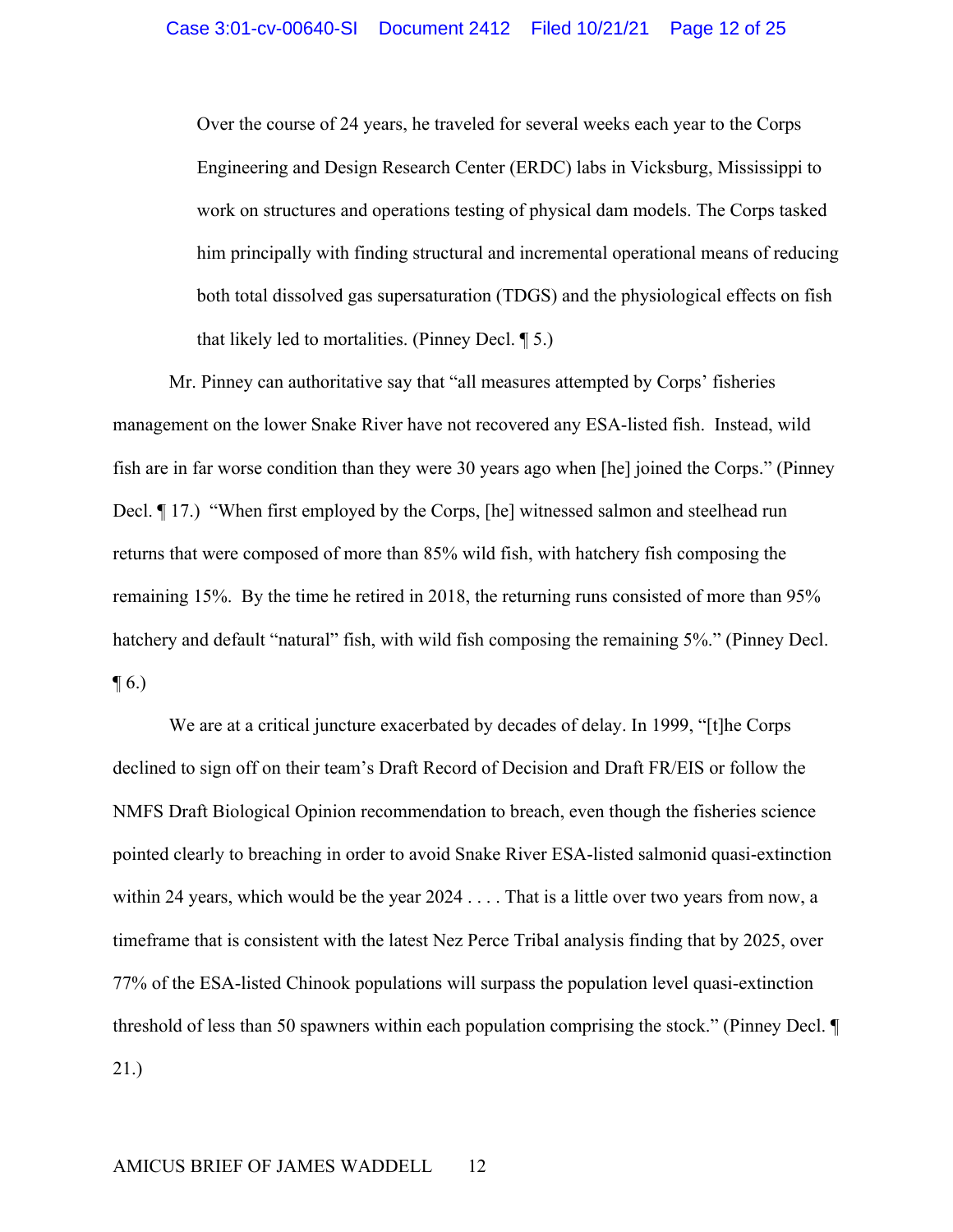The necessary injunctive relief is to order breaching of the dams starting this year.

(Pinney Decl. ¶ 7 ("Unless the four lower Snake River dams are breached starting this year as emergency actions through the next two years, the Snake River salmon . . . and steelhead . . . will further spiral towards nonviability . . . "); ¶ 18 ("It is now necessary to go to the last means of recovering [lower Snake River] wild salmon and steelhead. That is breaching the four lower Snake River dams.") Mr. Pinney explains in great detail how and why all mitigation measures to recover ESA-listed salmon and steelhead have failed. (Pinney Decl. ¶¶ 8-18.) Importantly, Mr. Pinney then explains how breaching will recover these species, using accepted modeling techniques and the Corps' own data. (Pinney Decl. ¶¶ 19-44.)

### **B. The Court Should Order Dam Breaching Starting this Year to Save Endangered Southern Resident Orcas**

The scientific evidence similarly illustrates how dam breaching is critical to the Southern Resident orcas' survival.4 The Southern Resident orcas are a genetically distinct population of killer whales that eat salmon. (Giles Decl.  $\P\P$  12-13.) As of October 1, 2021, their population has fallen to a total of 73 whales. (Balcomb Decl. ¶ 21.)

Ms. Giles and Mr. Balcomb are the foremost experts on the Southern Resident orcas. Both served on Governor Inslee's Southern Resident Killer Whale Recovery Task Force (Giles Decl. ¶ 5; Balcomb Decl. ¶ 25.) Giles master thesis and PhD both focused on the Southern Residents, she is a killer whale scientific at the Center for Conservation Biology, resident scientist and lecturer at the University of Washington Friday Harbor Labs, science and research director for

<sup>4</sup> *See* David Bain, Phd. et al., *Southern Resident Killer Whales & Columbia/Snake River Chinook: A Review of the Available Scientific Evidence* (February 2020) https://damsense.org/wp-content/uploads/2020/02/Feb-2020-Review-paper.pdf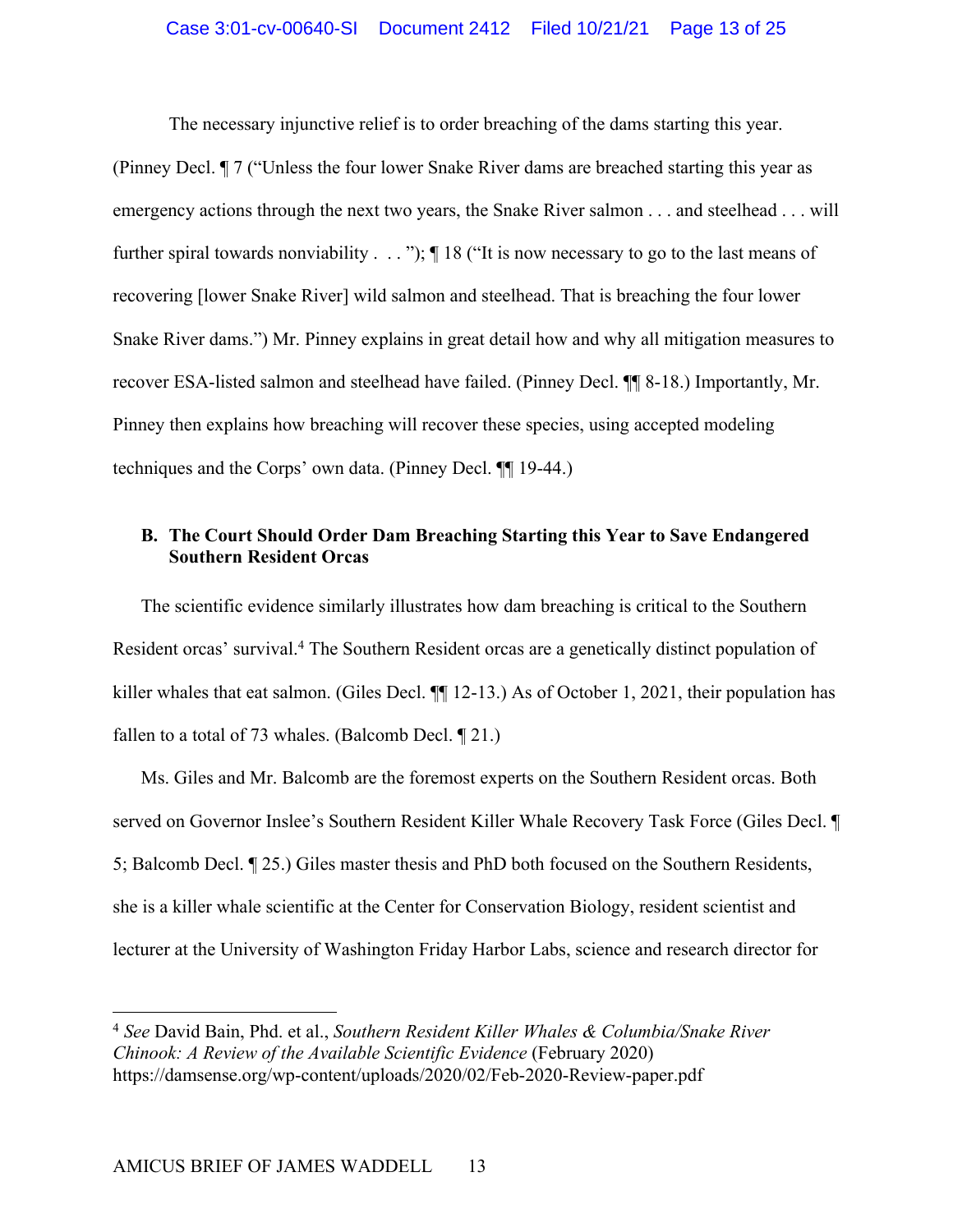#### Case 3:01-cv-00640-SI Document 2412 Filed 10/21/21 Page 14 of 25

the nonprofit Wild Orca, and collaborator with NOAA on a project deploying acoustic suctioncup recording tags on killer whales. (Giles Decl. ¶¶ 1-5 and Exh. A.)

Mr. Balcomb, who founded the non-profit Center for Whale Research in 1985, has personally observed whales, and, in particular, the Southern Residents for over 45 years. (Balcomb Decl. ¶¶ 2, 7, 9.) A commissioned US Navy pilot and oceanographic specialist, Mr. Balcomb received commendations from the Chief of Naval Operations, and the Commander of Antisubmarine Warfare Forces Pacific for technical excellence and outstanding performance of his duties during a high threat situation, respectively. (Balcomb Decl. ¶ 3.) Balcomb, a pioneer in photoidentification of cetaceans and founder of Orca Survey (1976) -- a study of Pacific Northwest Southern Resident killer whale, is world renowned for his whale research. (Balcomb Decl. ¶ 6.) Balcomb's groundbreaking work supported a federal court agreement to ban the capture of killer whales in Washington waters and led to the Southern Residents' Endangered Species Act listing. (Balcomb Decl. ¶¶ 10, 21.)

From Ms. Giles' and Mr. Balcomb's work, we know that the Southern Resident orcas are in a critical situation. They are starving. (Balcomb Decl. ¶¶ 20-21, Giles Decl. ¶¶ 6-12.) Giles explains how scientific studies and data, including her own and that of NOAA, confirm the importance of Chinook salmon to the Southern Residents' diet. (Giles Decl. ¶¶ 3, 6-19.). More specifically, the importance of the Columbia-Snake Basin as having "the greatest potential to increase the abundance of Chinook salmon, based on its historical Chinook production." (Giles Decl. ¶ 21.) Ms. Giles and Mr. Balcomb draw the clear connection between breaching the lower Snake River dams and Southern Resident orca recovery. (Giles Decl. ¶¶ 15-26, Balcomb Decl. ¶¶ 16-24.) "The best available science . . . establishes that Southern Resident orcas will not be recovered without breaching the four lower Snake River dams, as the Snake River is the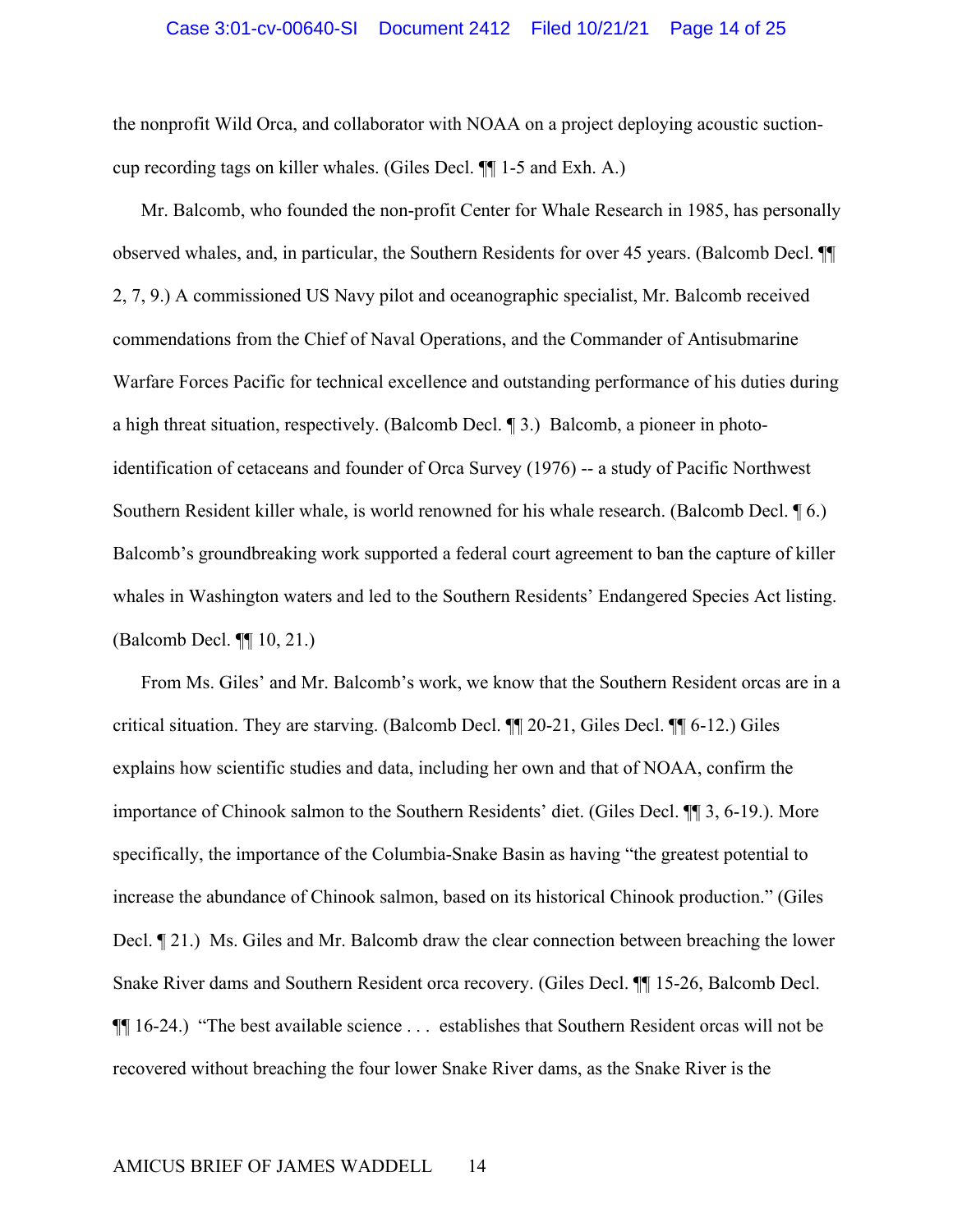Columbia's largest tributary and once produced nearly half of the entire basin's Chinook." (Giles Decl. ¶ 22.) "Breaching the lower Snake River dams would open the gateway to a vast, 5,500 mile expanse of largely intact spawning and rearing stream that run through millions of acres of wilderness. This will subsequently revitalize salmon populations, leading to an increase in critical food source for the Southern Resident orcas." (Balcomb Decl. ¶ 24.)

"How do we tell future generations that there are no more SRKWs. That we had a solution, but failed to implement it." (Balcomb Decl. ¶ 26.)

### **III. THE U.S. ARMY CORPS OF ENGINEEERS HAS THE DISCRETION AND AUTHORITY TO BREACH THE LOWER SNAKE RIVER DAMS**

My extensive qualifications that form the basis of my opinions are highlighted in paragraphs 1-6 of my Declaration and in my Resume attached as Exhibit 1 thereto. Having served in many high-level positions during my 35-year career as a professional engineer with the Corps, including those giving me unique expertise regarding the lower Snake River dams, I find it imperative to correct an often stated misconception: that is, that the Corps does not have the authority to breach the dams. This misconception is rooted in a lack of understanding as to the difference between a change in a project's operational status versus a change in a project's purpose. "Placing a project in caretaker or non-operational status does not change the purpose for which the project is authorized. The reason is simple – there is no mandate requiring the Corps to continue to operate a particular project. The Corps thus has discretion to cease operating a project. There is no question that this is, and must be, the case. In contrast, a change in *operations* may in some instances, although certainly not all, require an extensive analysis of the Corps' scope of authority to operate a project in a different way. . . . No such analysis is required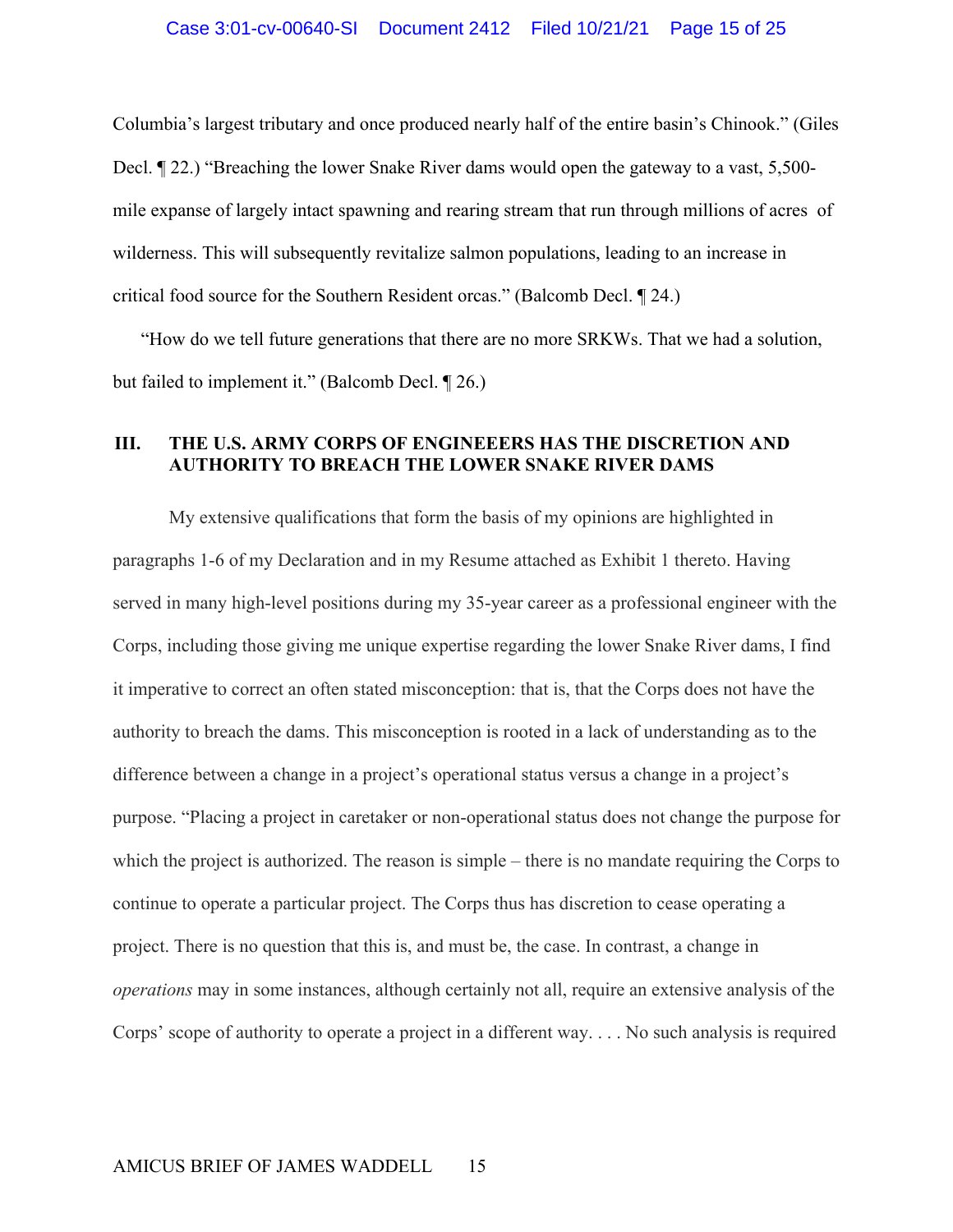in this instance because the Corps would not be *operating* the project for another purpose." (Waddell Decl. ¶ 18.)

The federal agencies perpetuate this misconception in the CRSO EIS by claiming: "If dam removal was the selected alternative, the Corps would require Congressional approval of such an action and that would involve Congressional consideration of effects to navigation in relation to the Rivers and Harbors Appropriation Act." CRSO EIS, Section 8.12 Navigable Waters, p. 8-10. This statement appears to be more of a political one: not one that is factually or legally accurate. It is inaccurate because it does not speak to the process of placing a project in non-operational status and taking necessary measures to secure it.<sup>5</sup> While the Court may certainly order breach even if it were true that Congressional authorization was required, I do not want the Court to, in any way, be dissuaded from ordering breach based on an erroneous understanding of the scope of the Corps' discretion and inherent authority.

My Declaration, paragraphs 14-27, explains in detail, the well-established practice of placing projects in non-operational status and then taking such measures as necessary to secure such projects. "Just because a dam or other infrastructure project has been built does not mean that the Corps is obligated to continue to seek sufficient funds to maintain it. To the contrary, the Corps must evaluate projects to determine whether their cost-benefit ratio justifies their continued operation. When a project is no longer justified, whether for economic or environmental reasons or both, the Corps will place it in caretaker or non-operational status. Part of placing a project in such status is to take necessary measures to secure it. Absent such discretion, the Corps would be beholden to Congress – waiting, perhaps decades, for legislative agreement – in order to avoid wasting billions of taxpayer dollars. This is simply not the case.

<sup>&</sup>lt;sup>5</sup> Other legal flaws in this conclusory statement are beyond the scope of this Amicus.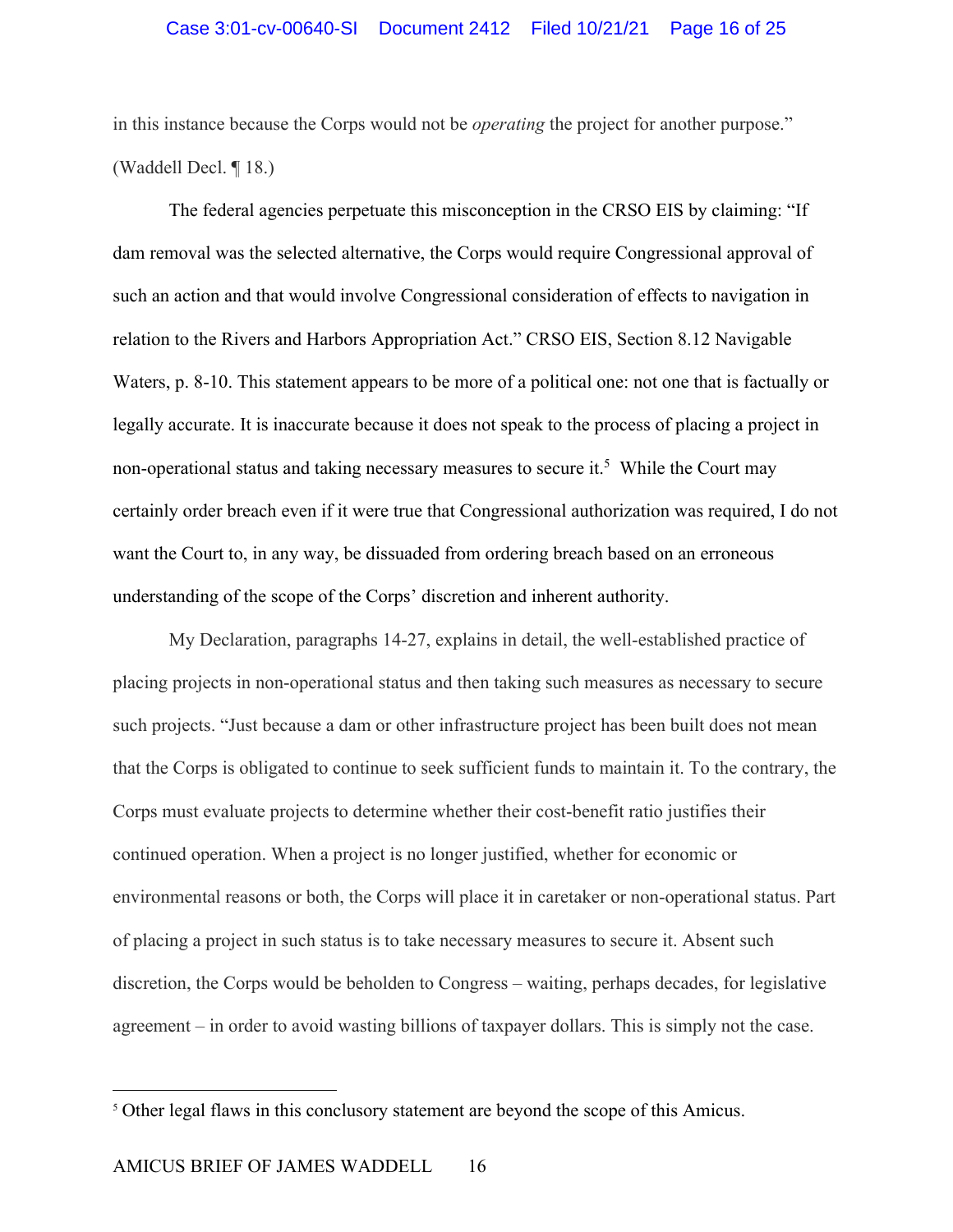#### Case 3:01-cv-00640-SI Document 2412 Filed 10/21/21 Page 17 of 25

The Corps frequently secures projects for which it has ceased operations and these same principles apply to breaching and securing the lower Snake River dams." (Waddell Decl. ¶ 14.)

"Breaching the earthen berms is the only feasible means of protecting the concrete structure, spillways, locks etc. from continuous river flows for which they were not designed. For instance, spillway basins would erode in a matter of years and then cause structural failure of the spillways themselves. Breaching the dams by removing the earthen embankment is also the sole means of safely securing the project and allowing fish passage while in a caretaker or nonoperational status." (Waddell Decl. ¶ 17.)

I hope that my expertise in, and explanation of, the Corps' discretionary decision-making authority with regard to the budgetary process, paragraphs 19-26 of my Declaration, provides a practical perspective to alleviate any concerns about the Corps' ability to accomplish breaching in the near term. In other words, there is no need to settle for inadequate interim measures, when the necessary act of dam breaching is readily achievable.

### **IV. BREACH STARTING THIS YEAR IS FEASIBLE**

As this Court previously recognized, breaching does not require another lengthy study. My Declaration provides an overview of the process for breaching the dams. The breach has three basic phases: (1) mechanical removal of the top 60 feet of material by dozer to the downstream side of the embankment, while dewatering over the spillway and turbines; (2) controlled (via turbine wicket gates) hydraulic breaching of the remaining 40 feet; and (3) channel alignment and armoring around the structure and bridge piers/road embankments, if necessary. Thus, the contract is little more than a time and materials or rental contract for four to five pieces of equipment at any one time. (Waddell Decl. ¶¶ 16-17.) The timing of the breach is during the "in water work period" in which there is very little salmon or steelhead migration.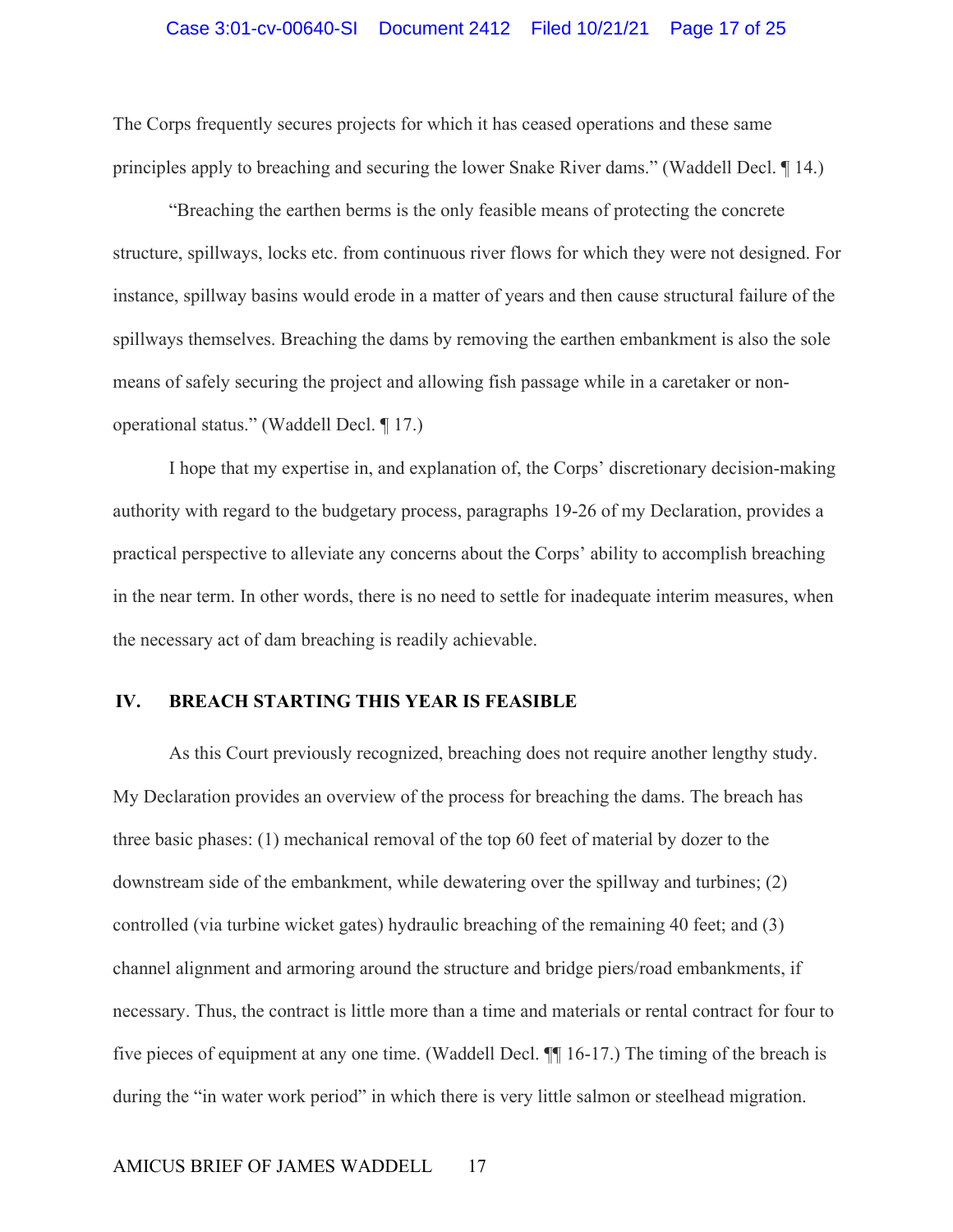(Waddell Decl. ¶ 17.) Lower Granite could be breached starting in December 2021 and Little Goose could be breached 45 days later, followed by breaching one dam per year for the last two dams. (Waddell Decl. ¶ 17.) This process is based on publicly available documents generated by the Corps itself as well as my own civil engineering expertise and familiarity with the dams.

The *Lower Snake River Dams FS/EIS* continues to serve as a comprehensive roadmap to breaching. In the Breach Mitigation Plan (Waddell Decl. at Exh. 2), I updated economic projections and cost estimates, but the actual mechanics of breaching have not changed. As Chris Pinney explains in detail, at the time the Corps released the draft Lower Snake River Dams FS/EIS, toward the end of 1999, "the Walla Walla District Corps assigned study lead team recommended to the decisionmakers and NMFS that the process of decommissioning the four lower Snake River dams for breaching the earthen fill abutments . . . , Alternative 4 in the [Lower Snake River Dams FS/EIS], should begin. . . . . The assigned team included the lead design engineers and the overseeing policy lead for the citizen program, as well as several Northwest District Corps Planning and Economic collaborators and policy reviewers, and the NMFS Hydro Office on up to their Regional Administrator." (Pinney Decl. ¶ 20.) Yet, the Corps declined to follow that recommendation. (Pinney Decl. ¶ 21.)

Mr. Pinney was directly involved in a test drawdown – the 1992 Physical Test of Drawdown of the Lower Granite and Little Goose Dams and reservoirs – that "provided a means for evaluating how to breach the dams and return the river to historical Snake River normative functions for which salmon and steelhead evolved." (Pinney Decl. ¶ 24.) He was "charged with evaluating the aquatic organism populations' responses to evacuating a reservoir to free flowing river hydraulic functions and tailwater total dissolved gas supersaturation generation, caused by spilling through all spillbays, with fully opened tainter gates, down to the spillway crest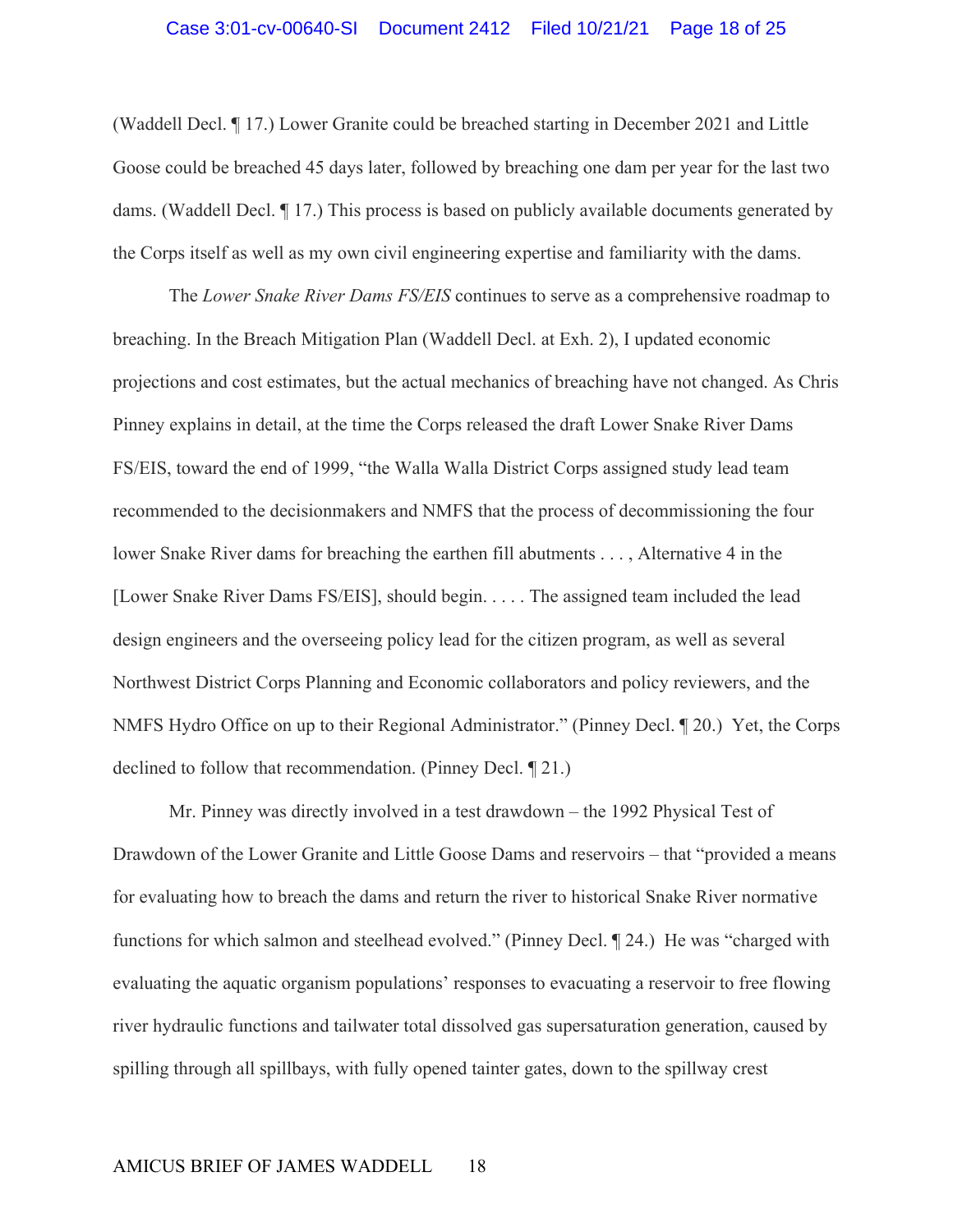### Case 3:01-cv-00640-SI Document 2412 Filed 10/21/21 Page 19 of 25

elevation." (Pinney Decl. ¶ 24.) The drawdown test demonstrated the feasibility of breaching "to restore the river's ecological and geomorphological health and function." (Pinney Decl. ¶ 25.) The significant ecological benefits of breaching are highlighted in Part II above, and detailed in Pinney's and Sando's Declarations.

This is to help assure the Court that it can confidently resist likely pleas for more studies or unfounded claims of disastrous consequences as a result of breach. For instance, executive agencies, including the Council on Environmental Quality ("CEQ") established by the National Environmental Policy Act, have the flexibility to respond to emergency situations and court orders. *See* E.O. 13927 of June 4, 2020 at page 35165; *id*. at Section 6 (noting that CEQ regulations provide that when emergency circumstances make it necessary to take actions with significant environmental impacts without observing the regulations, agencies may consult with CEQ to make alternative arrangements to take such actions). It is safe to say that impending extinction of keystone species forever qualifies as an emergency.

Finally, in my previously submitted amicus, dated February 2017, I explained how existing funding mechanisms, namely the fish mitigation credits, could be used to fund the breach. (*See* Amicus Brief of James Waddell, filed Feb. 9, 2017, at p. 16.) While I believe it is helpful for the Court to understand the actual cost of breach, being quite nominal compared to the cost of other projects and the going operations and maintenance for this project, the Court need not be too concerned with the exact details of how the federal agencies will fund breaching. This is because the Corps is required to comply with the ESA despite any claim of budgetary constraints. *Center for Biological Diversity v. Norton*, 304 F. Supp. 2d 1174, 1180 (D. Ariz. 2003); *see also Biodiversity Legal Foundation v. Badgley*, 1999 WL 1042567 (D. Or. 1999), rev'd on other grounds, 309 F.3d 1166 (9th Cir. 2002); *Marbled Murrelet v. Babbitt,* 918 F.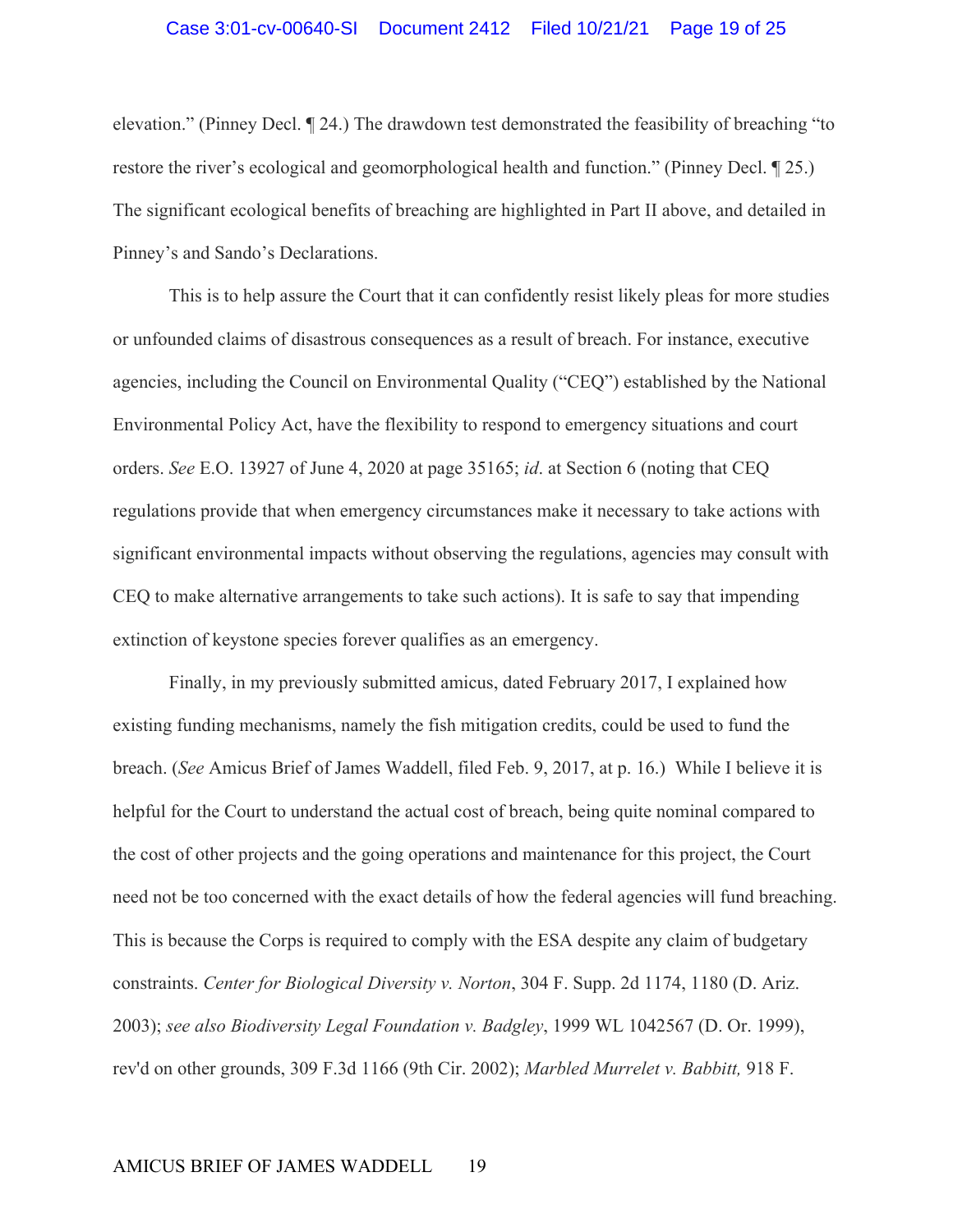Supp. 318 (W.D.Wash.1996); *Silver v. Babbi*tt, 924 F. Supp. 972 (D.Ariz. 1995). If obligated by the Court to breach the dams, the federal agencies will find a way to do it. Indeed, the Corps may not avoid its mandatory duties under the ESA based on claims that its budget is inadequate. *Loudner v. United States*, 108 F.3d 896, 903 n. 7 (8th Cir.1997). To the extent the Corps "feels aggrieved by Congress' failure to allocate proper resources in which to comply with [its] statutory duty, Congress, not the courts, is the proper governmental body to provide relief." *Conservation Council for Hawai'i v. Babbitt*, 24 F. Supp. 2d 1074, 1078-79 (D.Hawai'i 1998) (quoting *Southwest Center for Biological Diversity v. Babbitt*, No. 96-1874, slip op. at 7 (D.Ariz. Mar.20, 1997)); *Butte Environmental Council v. White*, 145 F. Supp. 2d 1180, 1185 (E.D.Cal.2001) (quoting *Center for Biological Diversity v. Babbitt,* No. C-99-3202, slip op. at 19 (N.D.Cal. 2000)) ("[t]he solution of being over-obligated and under-funded rests with Congress, and not with the Court."). The courts may order the Corps to comply with the ESA in general and to undertake certain actions pursuant to the ESA without solving its budgetary issues. *Center for Biological Diversity*, 304 F. Supp. 2d at 1180. Once ordered, the Corps is obligated to comply. *Id*.

### **V. THE COURT CAN AND SHOULD ORDER DAM BREACHING UNDER THE ENDANGERED SPECIES ACT AND ITS INHERENT AUTHORITY**

As this Court is well aware, multiple times, the federal agencies have arbitrarily and capriciously failed to prepare adequate biological opinions. (Sando Decl. ¶¶ 12-28.) The federal agencies' actions have led to the impending extinction of keystone species, namely Snake River salmon and steelhead and the Southern Residents Orcas. As a result of the federal agencies repeated violations of the ESA, the Court should not afford the agencies' any deference. Nor should the federal agencies be permitted to continue to "take" threatened and endangered species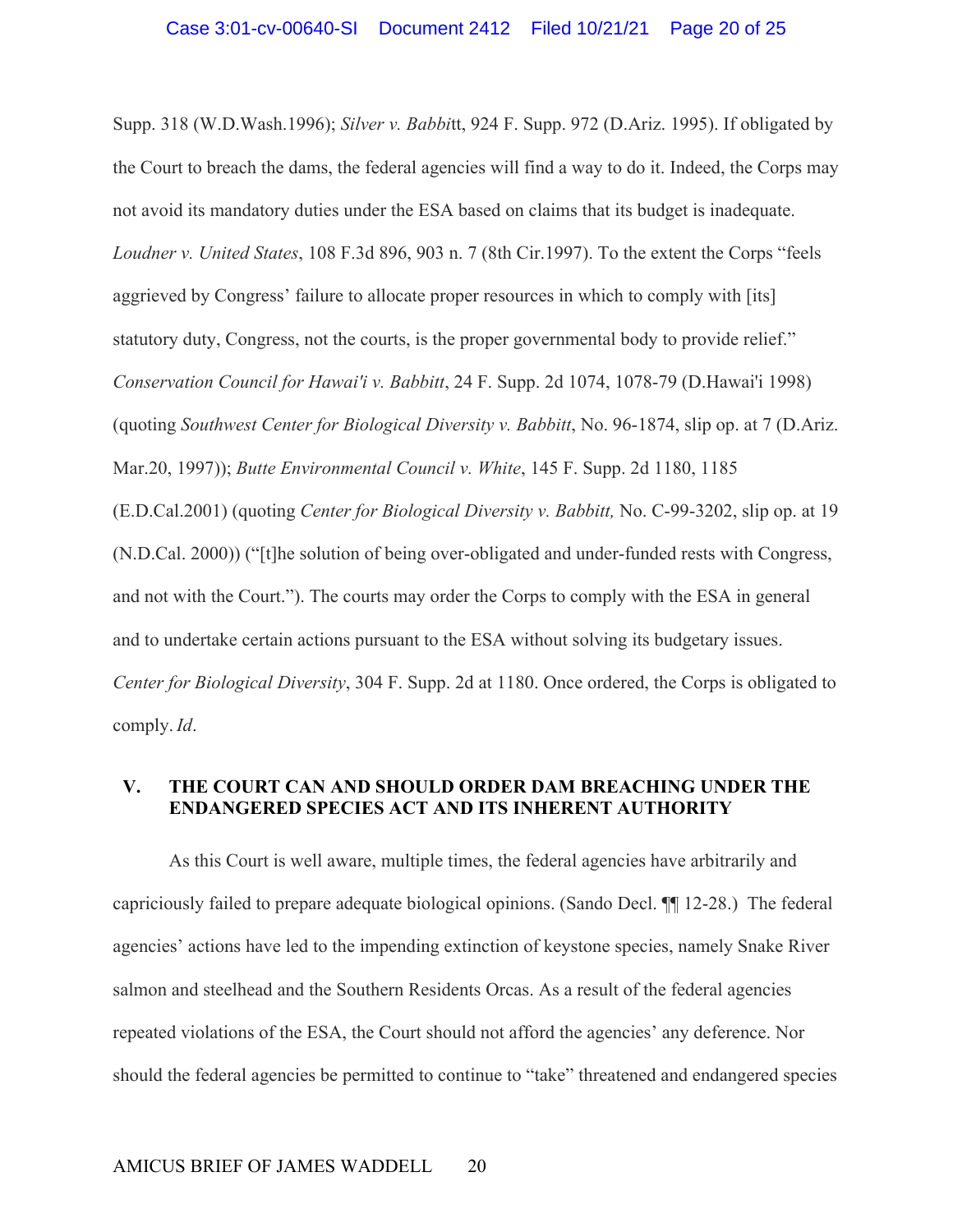#### Case 3:01-cv-00640-SI Document 2412 Filed 10/21/21 Page 21 of 25

under the guise of a biological opinion. *See Nat'l Wildlife Fed'n*, 2005 WL 2488447, at \*3 ("A failure now will result in vacating the biological opinion. The Action Agencies and others will be exposed to liability for taking listed species under Section 9 of the ESA. This may sound benign to some, but the parties are aware of the severe consequences that would follow."). Put another way, the federal agencies have lost the opportunity to rely on the biological opinion as protection from the ESA's take prohibitions.

The endless loop of more studies, while the survival numbers of certain endangered species dip below 100 and into the teens, is clearly irrational as is continuing to believe that the same or similar actions will somehow, suddenly, reverse the trend toward extinction. Since at least 1999, the Corps has acknowledged that dam breaching is the action that would most likely prevent extinction of endangered salmon and steelhead.6 Yet, for twenty years, it has continuously selected and implemented all alternatives, *except for* dam breaching. In the 2020 CRSO EIS, the Corps again, and even more blatantly, made clear that it has chosen economics over the environment.

The ESA requires all federal agencies to seek to conserve endangered and threatened species and to utilize their authorities in furtherance of that purpose. 16 U.S.C. § 1531(c). "The plain intent of Congress in enacting [the ESA] was to halt and reverse the trend towards species extinction, whatever the cost." *Tennessee Valley v.* Hill, 437 U.S. 153, 184 (1978). Section 2 of the ESA declares that it is "the policy of Congress that all Federal departments and agencies shall seek to conserve endangered species and threatened species and shall utilize their authorities in

<sup>&</sup>lt;sup>6</sup> There is also extensive evidence demonstrating that the threat of salmon extinction was a known risk well before dam construction that with much political maneuvering became an acceptable sacrifice to those with enough power to push it through. The short film "Struggle for the Snake, 1971", available at https://www.youtube.com/watch?v=F7SKoYgaIT8, provides just one example.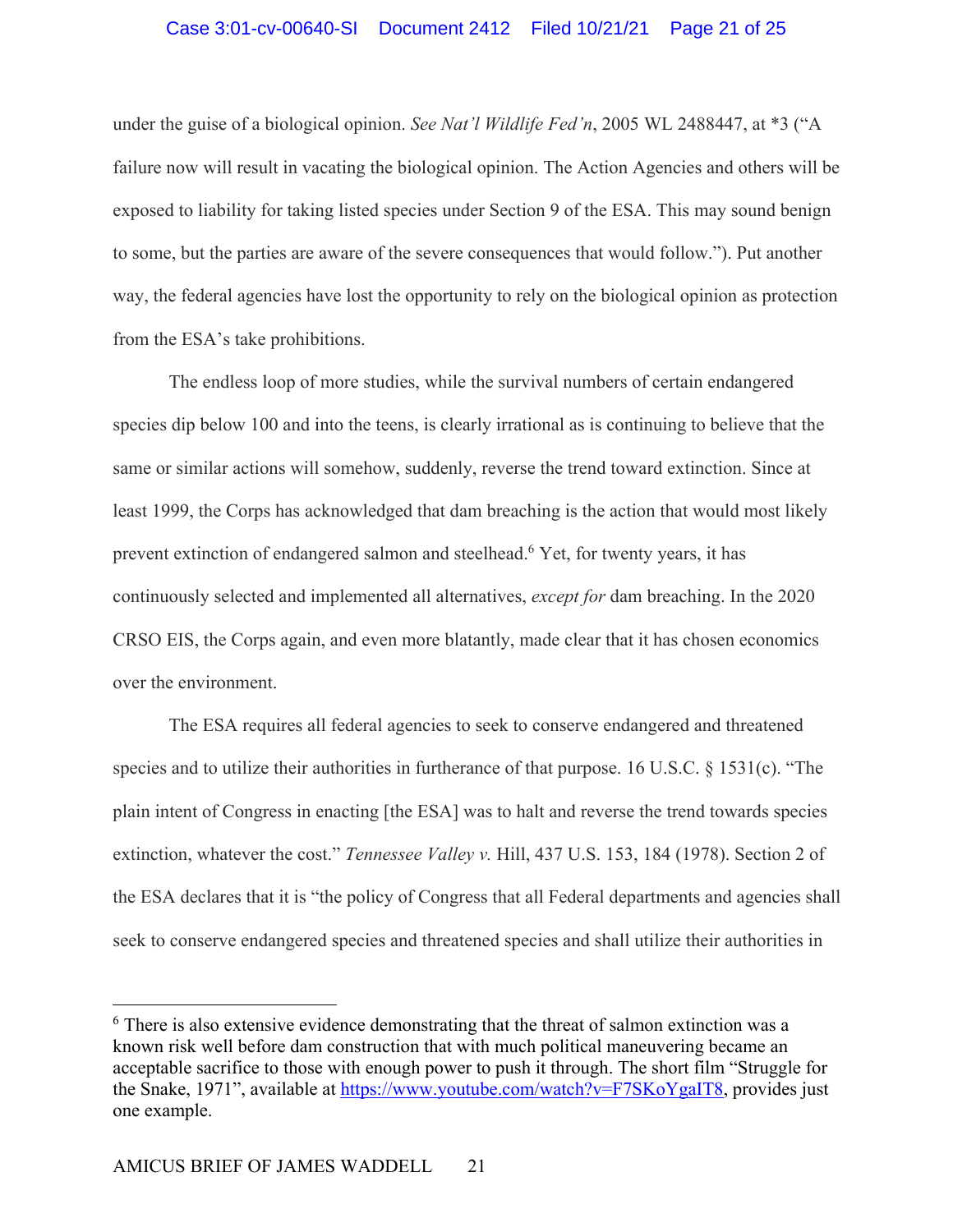furtherance of the purposes of this Act." 16 U.S.C. § 1531. Pursuant to this policy, each agency must ensure that any action authorized, funded, or carried out by such agency is not likely to jeopardize the continued existence of the endangered or threatened species or result in the destruction or adverse modification of habitat of such species. 16 U.S.C. § 1536(a)(2). The legislative history of the ESA further "reveals an explicit congressional decision to require agencies to afford first priority to the declared national policy of saving endangered species." *Tennessee Valley Auth*., 437 U.S at 185. The federal agencies' flagrant disregard for this well-articulated purpose, makes a mockery of the law. Even more fundamentally, it unlawfully subjugates the health and well-being of an entire ecosystem to a handful of agency officials.

It is worth looking back to one of the first cases interpreting the ESA, *Tennessee Valley Auth. v. Hill*, 437 U.S. 153 (1978), that remains good law today. In that case, the United States Supreme Court considered the obligations of federal agencies to comply with the protections afforded to species listed under the ESA. After the ESA passed in 1973, and after the discovery of the Snail Darter in the same year, the population of the fish was determined to be critically low, and thus the Secretary of the Interior listed the snail darter as an endangered species in 1975. *Id*. at 160-61. After scientists began to study the fish more closely it was determined that the snail darter almost exclusively resides in the Little Tennessee River where it needs clean gravel substrate in cool water with low-turbidity. *Id*. at 162. After this discovery, the Secretary of the Interior declared the area of the Little Tennessee to be "critical habitat" for the snail darter and announced that, pursuant to § 7 of the ESA, all federal agencies needed to ensure that their actions would not result in the destruction or modification of this particular critical habitat area.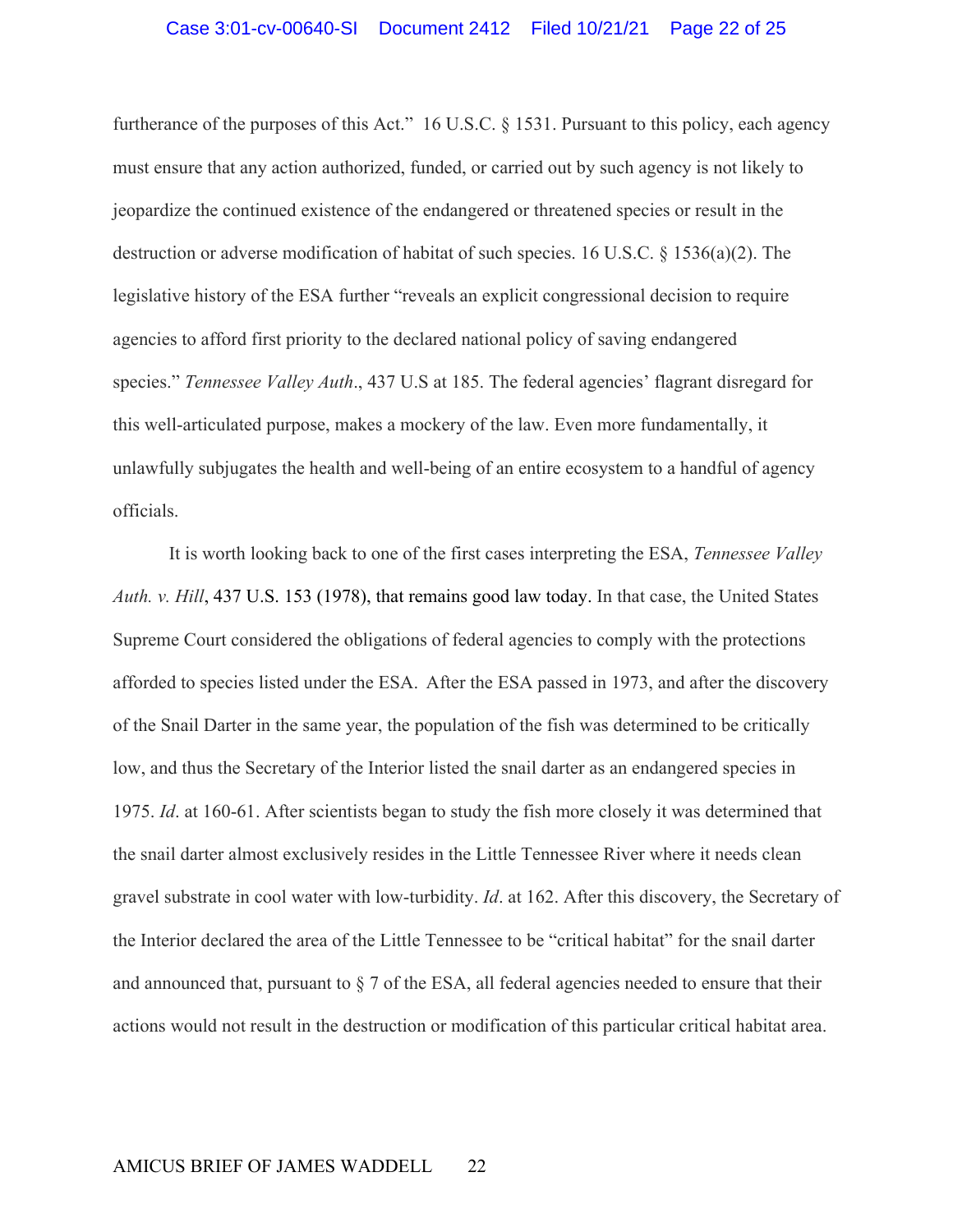*Id*. This notice was directed at the Tennessee Valley Authority ("TVA"), who at the time, was developing the Tellico Dam upstream from the critical habitat. *Id*.

Despite this direction by the Secretary of the Interior, TVA continued to develop and build the Tellico Dam with approval for funds made by Congress. *Id.* at 163-164. Environmental groups and others filed a court case pursuant to the ESA seeking to enjoin the completion of the dam and impoundment of the reservoir based on the critical habitat and endangered listings of the snail darter. *Id*. at 164. The Supreme Court, with Mr. Chief Justice Burger writing the majority opinion, held that the ESA prohibited completion of the dam, where operation of the dam would either eradicate the known population of the snail darter, an endangered species, or destroy its critical habitat. *Id*. at 171-74. The Supreme Court reached this conclusion, even though the dam was virtually completed and even though Congress continued to appropriate large sums of public money on the project despite being apprised of the project's impact upon the snail darter's survival. *Id*. at 189.7

The *Tennessee Valley Authority* case illustrates how the Court may use its broad discretion to fashion appropriate equitable relief. *See Alaska Center for the Environmen*t *v. Browner*, 20 F.3d 981, 986 (9th Cir. 1994) ("[T]he district court has broad latitude in fashioning equitable relief ... In tailoring the relief granted, the district court correctly recognized that in order to bring about any progress toward achieving the congressional objectives of the CWA, the EPA would have to be directed to take specific steps."). There is no reason for the Court to give the agencies yet another chance. There is no reason to further delay breaching with inadequate interim measures.

 $<sup>7</sup>$  After a long battle, Congress ultimately exempted the Tellico dam from the ESA by passing an</sup> amendment in an unrelated bill. This fact only underscores the importance of the Court's role here: that is, to rise above politics and uphold the law, ordering the only relief that will prevent species extinction.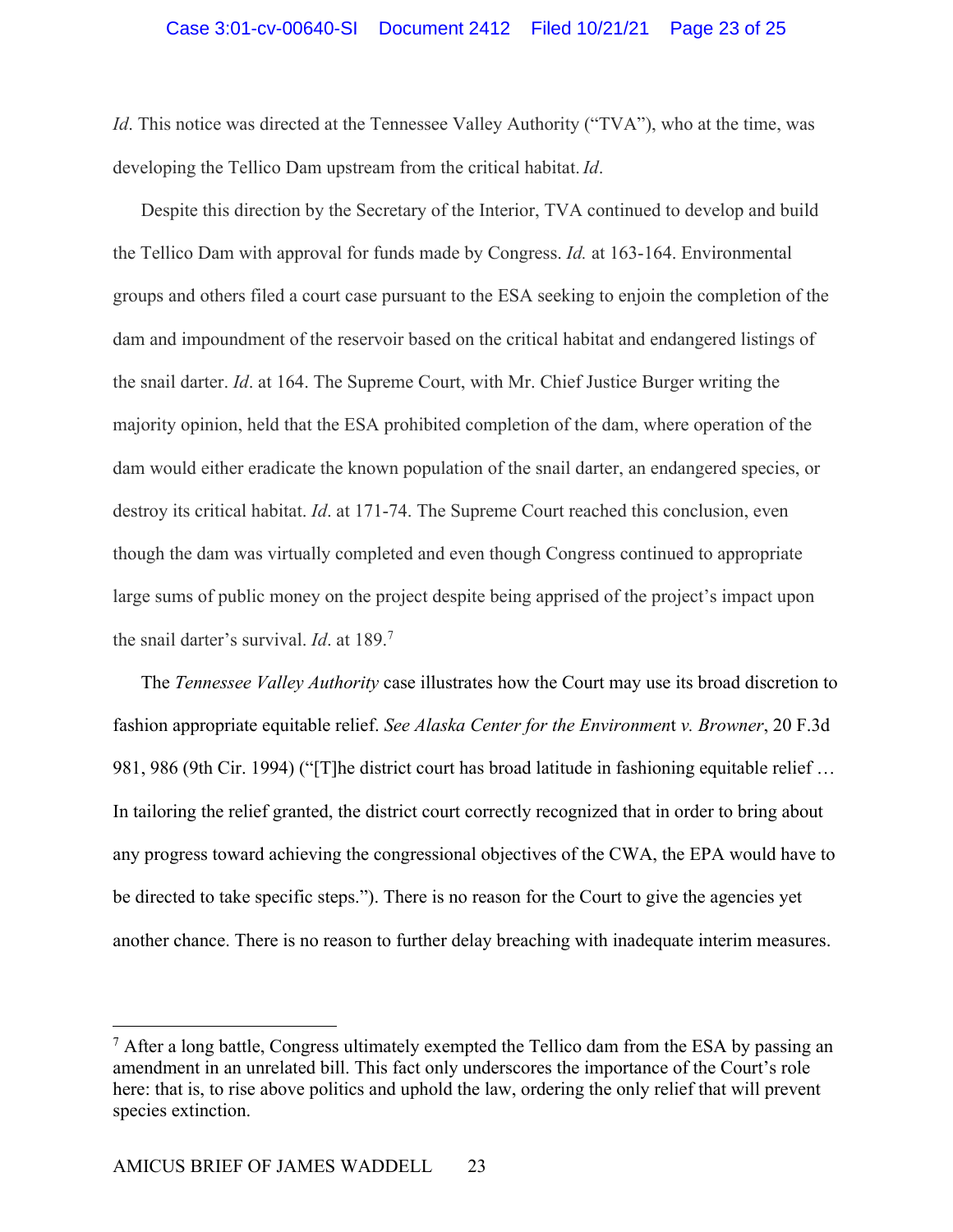The Court has been presented with compelling evidence that breaching is the only action that will prevent the extinction of ESA-listed species, bringing life back to a compromised ecosystem before these species are lost forever and in time to build resiliency in the face of climate change.

#### **CONCLUSION**

For the foregoing reasons, I respectfully request that the Court order breaching of the lower Snake River dams starting this year.

**DATED: October 20, 2021**

**Respectfully submitted,** 

**/s/** *James Waddell\_\_\_\_\_\_\_\_\_*

 **JAMES WADDELL,** *Pro Se*

#### **CERTIFICATE OF COMPLIANCE**

This brief complies with the applicable word-count limitation under LR 7-2(b) because it contains 20 pages, including headings, footnotes, and quotations, but excluding the caption, table of contents, table of cases and authorities, signature block, exhibits, and any certificates of counsel.

**DATED: October 20, 2021**

/s/ *James Waddell* .

JAMES WADDELL